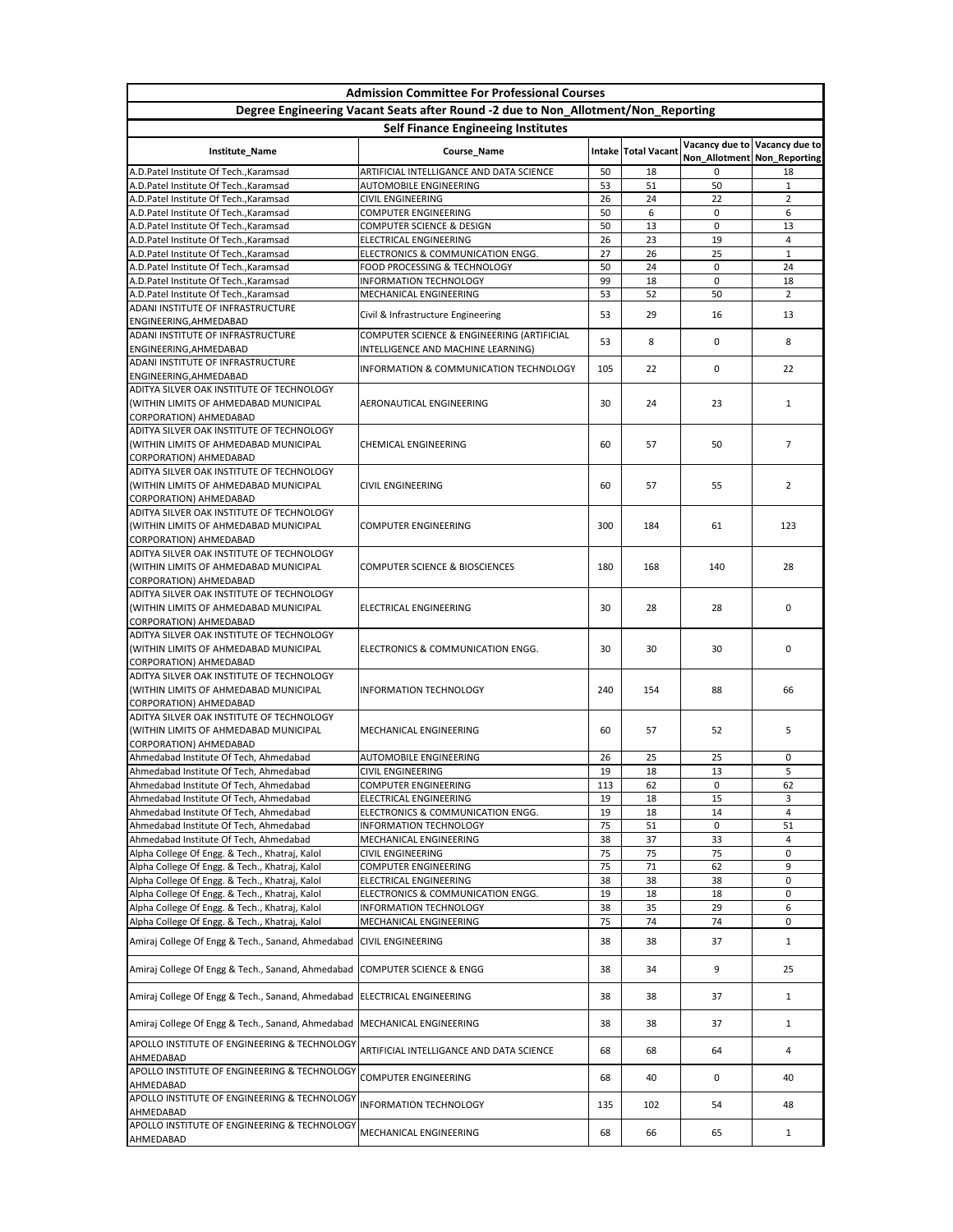|                                                                                                      | <b>Admission Committee For Professional Courses</b>                               |          |                       |                             |                               |  |  |  |
|------------------------------------------------------------------------------------------------------|-----------------------------------------------------------------------------------|----------|-----------------------|-----------------------------|-------------------------------|--|--|--|
|                                                                                                      | Degree Engineering Vacant Seats after Round -2 due to Non_Allotment/Non_Reporting |          |                       |                             |                               |  |  |  |
| <b>Self Finance Engineeing Institutes</b>                                                            |                                                                                   |          |                       |                             |                               |  |  |  |
| Institute_Name                                                                                       | Course_Name                                                                       |          | Intake   Total Vacant | Non_Allotment Non_Reporting | Vacancy due to Vacancy due to |  |  |  |
| Arrdekta Inst. Of Technology, Khedbrahma,<br>Sabarkantha                                             | <b>CIVIL ENGINEERING</b>                                                          | 135      | 135                   | 135                         | 0                             |  |  |  |
| Arrdekta Inst. Of Technology, Khedbrahma,<br>Sabarkantha                                             | <b>COMPUTER ENGINEERING</b>                                                       | 68       | 68                    | 68                          | 0                             |  |  |  |
| Arrdekta Inst. Of Technology, Khedbrahma,<br>Sabarkantha                                             | <b>ELECTRICAL ENGINEERING</b>                                                     | 135      | 135                   | 135                         | $\Omega$                      |  |  |  |
| Arrdekta Inst. Of Technology, Khedbrahma,                                                            | ELECTRONICS & COMMUNICATION ENGG.                                                 | 34       | 34                    | 34                          | 0                             |  |  |  |
| Sabarkantha<br>Arrdekta Inst. Of Technology, Khedbrahma,                                             | MECHANICAL ENGINEERING                                                            | 203      | 203                   | 203                         | 0                             |  |  |  |
| Sabarkantha<br>Asha M. Tarsadia Institute of Computer Science &                                      | COMPUTER ENGINEERING (SOFTWARE                                                    | 60       | 44                    | 36                          | 8                             |  |  |  |
| Tech. Bardoli<br>Asha M. Tarsadia Institute of Computer Science &<br>Tech. Bardoli                   | ENGINEERING)<br><b>COMPUTER SCIENCE &amp; ENGG</b>                                | 120      | 54                    | 38                          | 16                            |  |  |  |
| Asha M. Tarsadia Institute of Computer Science &                                                     | Computer science & Engineering (Cloud Computing)                                  | 60       | 55                    | 54                          | $\mathbf{1}$                  |  |  |  |
| Tech. Bardoli<br>Atmiya University, Faculty of Engineering and                                       | ARTIFICIAL INTELLIGANCE AND DATA SCIENCE                                          | 38       | 38                    | 36                          | $\overline{2}$                |  |  |  |
| Technology, Rajkot<br>Atmiya University, Faculty of Engineering and                                  | <b>AUTOMATION AND ROBOTICS</b>                                                    | 38       | 38                    | 37                          | $\mathbf{1}$                  |  |  |  |
| Technology, Rajkot<br>Atmiya University, Faculty of Engineering and                                  | <b>CIVIL ENGINEERING</b>                                                          | 38       | 34                    | 34                          | 0                             |  |  |  |
| Technology, Rajkot<br>Atmiya University, Faculty of Engineering and                                  |                                                                                   |          |                       |                             |                               |  |  |  |
| Technology, Rajkot<br>Atmiya University, Faculty of Engineering and                                  | <b>COMPUTER ENGINEERING</b>                                                       | 75       | 14                    | 0                           | 14                            |  |  |  |
| Technology, Rajkot<br>Atmiya University, Faculty of Engineering and                                  | ELECTRICAL ENGINEERING                                                            | 19       | 16                    | 16                          | 0                             |  |  |  |
| Technology, Rajkot                                                                                   | ELECTRONICS & COMMUNICATION ENGG.                                                 | 19       | 19                    | 19                          | $\mathbf 0$                   |  |  |  |
| Atmiya University, Faculty of Engineering and<br>Technology, Rajkot                                  | <b>INFORMATION TECHNOLOGY</b>                                                     | 38       | 17                    | 6                           | 11                            |  |  |  |
| Atmiya University, Faculty of Engineering and<br>Technology, Rajkot                                  | MECHANICAL ENGINEERING                                                            | 38       | 33                    | 33                          | 0                             |  |  |  |
| B.H.Gardi College Of Engg. & Technology, Rajkot                                                      | <b>CIVIL ENGINEERING</b>                                                          | 135      | 134                   | 134                         | 0                             |  |  |  |
| B.H.Gardi College Of Engg. & Technology, Rajkot                                                      | <b>COMPUTER ENGINEERING</b>                                                       | 68       | 61                    | 58                          | 3                             |  |  |  |
| B.H.Gardi College Of Engg. & Technology, Rajkot                                                      | <b>COMPUTER SCIENCE &amp; ENGG</b>                                                | 68       | 63                    | 60                          | 3                             |  |  |  |
| B.H.Gardi College Of Engg. & Technology, Rajkot                                                      | <b>ELECTRICAL ENGINEERING</b><br><b>INFORMATION TECHNOLOGY</b>                    | 68<br>68 | 68                    | 68<br>64                    | 0                             |  |  |  |
| B.H.Gardi College Of Engg. & Technology, Rajkot                                                      |                                                                                   | 203      | 65<br>203             | 203                         | 1<br>0                        |  |  |  |
| B.H.Gardi College Of Engg. & Technology, Rajkot                                                      | MECHANICAL ENGINEERING                                                            |          |                       |                             |                               |  |  |  |
| Balaji Engineering College, Jnd-Dhoraji Highway,<br>Makhiyala, Junagadh                              | <b>CIVIL ENGINEERING</b>                                                          | 38       | 38                    | 38                          | 0                             |  |  |  |
| Balaji Engineering College, Jnd-Dhoraji Highway,<br>Makhiyala, Junagadh                              | <b>COMPUTER ENGINEERING</b>                                                       | 38       | 37                    | 35                          | $\overline{2}$                |  |  |  |
| Balaji Engineering College, Jnd-Dhoraji Highway,<br>Makhiyala, Junagadh                              | ELECTRICAL ENGINEERING                                                            | 38       | 38                    | 38                          | 0                             |  |  |  |
| Balaji Engineering College, Jnd-Dhoraji Highway,<br>Makhiyala, Junagadh                              | MECHANICAL ENGINEERING                                                            | 38       | 38                    | 38                          | 0                             |  |  |  |
| Bhagwan Arihant Institute of Tech., Surat                                                            | AERONAUTICAL ENGINEERING                                                          | 60       | 54                    | 51                          | 3                             |  |  |  |
| Bhagwan Arihant Institute of Tech., Surat                                                            | <b>CHEMICAL ENGINEERING</b>                                                       | 60       | 56                    | 52                          | $\overline{4}$                |  |  |  |
| Bhagwan Arihant Institute of Tech., Surat                                                            | <b>COMPUTER ENGINEERING</b>                                                       | 60       | 22                    | 0                           | 22                            |  |  |  |
| Bhagwan Arihant Institute of Tech., Surat                                                            | <b>ENVIRONMENTAL ENGINEERING</b>                                                  | 30       | 30                    | 30                          | 0                             |  |  |  |
| Bhagwan Arihant Institute of Tech., Surat                                                            | <b>INFORMATION TECHNOLOGY</b>                                                     | 60       | 18                    | 4                           | 14                            |  |  |  |
| Bhagwan Arihant Institute of Tech., Surat                                                            | Nano Technology                                                                   | 60       | 58                    | 49                          | 9                             |  |  |  |
| Bhagwan Arihant Institute of Tech., Surat                                                            | PHARMACEUTICAL ENGINEERING                                                        | 30       | 30                    | 30                          | 0                             |  |  |  |
| Bhagwan Arihant Institute of Tech., Surat<br>Bhagwan Mahavir College Of Engg. And Tech., Surat       | <b>Robotics and Automation</b><br><b>AUTOMOBILE ENGINEERING</b>                   | 60<br>68 | 58<br>65              | 57<br>65                    | $\mathbf{1}$<br>0             |  |  |  |
| Bhagwan Mahavir College Of Engg. And Tech., Surat                                                    | <b>CIVIL ENGINEERING</b>                                                          | 270      | 270                   | 269                         | $\mathbf{1}$                  |  |  |  |
| Bhagwan Mahavir College Of Engg. And Tech., Surat                                                    | <b>COMPUTER ENGINEERING</b>                                                       | 68       | 20                    | 0                           | 20                            |  |  |  |
| Bhagwan Mahavir College Of Engg. And Tech., Surat                                                    | ELECTRONICS & COMMUNICATION ENGG.                                                 | 34       | 34                    | 34                          | 0                             |  |  |  |
| Bhagwan Mahavir College Of Engg. And Tech., Surat                                                    | <b>ELECTRONICS ENGINEERING</b>                                                    | 34       | 34                    | 34                          | 0                             |  |  |  |
| Bhagwan Mahavir College Of Engg. And Tech., Surat                                                    | MECHANICAL ENGINEERING                                                            | 270      | 265                   | 262                         | 3                             |  |  |  |
|                                                                                                      |                                                                                   |          |                       |                             |                               |  |  |  |
| Birla Vishvakarma Maha Vidhylaya(Sfi), V.V.Nagar                                                     | ELECTRONICS & COMMUNICATION ENGG.                                                 | 53       | 32                    | 0                           | 32                            |  |  |  |
| Birla Vishvakarma Maha Vidhylaya(Sfi), V.V.Nagar<br>Birla Vishvakarma Maha Vidhylaya(Sfi), V.V.Nagar | <b>INFORMATION TECHNOLOGY</b><br>MECHANICAL ENGINEERING                           | 53<br>27 | 8<br>9                | 0<br>0                      | 8<br>9                        |  |  |  |
| C. K. Pithawala College Of Engg. & Tech., Surat                                                      | <b>CIVIL ENGINEERING</b>                                                          | 68       | 43                    | 42                          | 1                             |  |  |  |
| C. K. Pithawala College Of Engg. & Tech., Surat                                                      | <b>COMPUTER ENGINEERING</b>                                                       | 75       | 14                    | 0                           | 14                            |  |  |  |
| C. K. Pithawala College Of Engg. & Tech., Surat                                                      | ELECTRICAL ENGINEERING                                                            | 34       | 16                    | 16                          | $\mathbf 0$                   |  |  |  |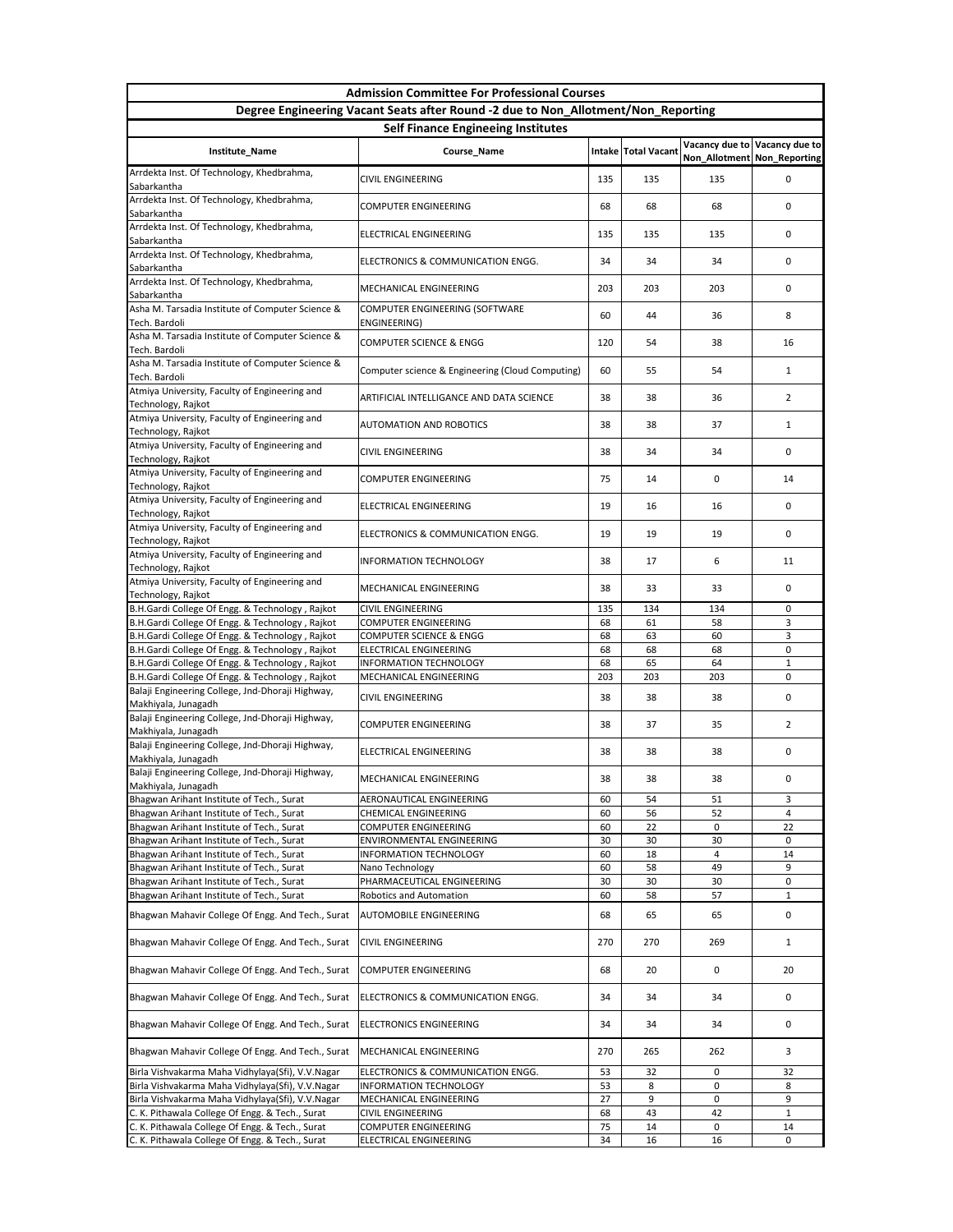| <b>Admission Committee For Professional Courses</b>                                                |                                                             |          |                       |                               |                |  |  |  |
|----------------------------------------------------------------------------------------------------|-------------------------------------------------------------|----------|-----------------------|-------------------------------|----------------|--|--|--|
| Degree Engineering Vacant Seats after Round -2 due to Non_Allotment/Non_Reporting                  |                                                             |          |                       |                               |                |  |  |  |
| <b>Self Finance Engineeing Institutes</b><br>Vacancy due to Vacancy due to                         |                                                             |          |                       |                               |                |  |  |  |
| Institute_Name                                                                                     | Course_Name                                                 |          | Intake   Total Vacant | Non_Allotment   Non_Reporting |                |  |  |  |
| C. K. Pithawala College Of Engg. & Tech., Surat<br>C. K. Pithawala College Of Engg. & Tech., Surat | ELECTRONICS & COMMUNICATION ENGG.<br>MECHANICAL ENGINEERING | 34<br>68 | 25<br>51              | 22<br>47                      | 3.<br>4        |  |  |  |
| C.U.Shah College Of Engg.& Tech., Wadhvan                                                          | <b>CIVIL ENGINEERING</b>                                    | 29       | 29                    | 29                            | 0              |  |  |  |
| C.U.Shah College Of Engg.& Tech., Wadhvan                                                          | <b>COMPUTER ENGINEERING</b>                                 | 28       | 18                    | 9                             | 9              |  |  |  |
| C.U.Shah College Of Engg.& Tech., Wadhvan                                                          | ELECTRICAL ENGINEERING                                      | 29       | 29                    | 29                            | 0              |  |  |  |
| C.U.Shah College Of Engg.& Tech., Wadhvan<br>Central Institute of Petrochemicals Engineering &     | MECHANICAL ENGINEERING                                      | 28       | 28                    | 28                            | 0              |  |  |  |
| Technology                                                                                         | Manufacaturing Engineering                                  | 68       | 68                    | 67                            | $\mathbf{1}$   |  |  |  |
| Central Institute of Petrochemicals Engineering &<br>Technology                                    | PLASTIC ENGINEERING                                         | 68       | 64                    | 64                            | 0              |  |  |  |
| Chandubhai S Patel Institute Of Technology, Changa                                                 | <b>CIVIL ENGINEERING</b>                                    | 56       | 47                    | 42                            | 5.             |  |  |  |
| Chandubhai S Patel Institute Of Technology, Changa                                                 | <b>COMPUTER ENGINEERING</b>                                 | 75       | 11                    | 0                             | 11             |  |  |  |
| Chandubhai S Patel Institute Of Technology, Changa                                                 | <b>COMPUTER SCIENCE &amp; ENGG</b>                          | 38       | 6                     | 0                             | 6              |  |  |  |
| Chandubhai S Patel Institute Of Technology, Changa                                                 | ELECTRICAL ENGINEERING                                      | 38       | 26                    | 22                            | 4              |  |  |  |
| Chandubhai S Patel Institute Of Technology, Changa                                                 | ELECTRONICS & COMMUNICATION ENGG.                           | 75       | 48                    | 16                            | 32             |  |  |  |
| Chandubhai S Patel Institute Of Technology, Changa                                                 | <b>INFORMATION TECHNOLOGY</b>                               | 75       | 11                    | 0                             | 11             |  |  |  |
| Chandubhai S Patel Institute Of Technology, Changa                                                 | MECHANICAL ENGINEERING                                      | 75       | 65                    | 59                            | 6              |  |  |  |
| Chhotubhai Gopalbhai Patel Institute Of Tech.,<br>Tarsadi, Bardoli                                 | ARTIFICIAL INTELLIGANCE AND DATA SCIENCE                    | 34       | 21                    | 20                            |                |  |  |  |
| Chhotubhai Gopalbhai Patel Institute Of Tech.,<br>Tarsadi, Bardoli                                 | <b>AUTOMOBILE ENGINEERING</b>                               | 68       | 65                    | 65                            | 0              |  |  |  |
| Chhotubhai Gopalbhai Patel Institute Of Tech.,<br>Tarsadi, Bardoli                                 | <b>CHEMICAL ENGINEERING</b>                                 | 68       | 67                    | 65                            | $\overline{2}$ |  |  |  |
| Chhotubhai Gopalbhai Patel Institute Of Tech.,<br>Tarsadi, Bardoli                                 | <b>CIVIL ENGINEERING</b>                                    | 68       | 66                    | 66                            | 0              |  |  |  |
| Chhotubhai Gopalbhai Patel Institute Of Tech.,<br>Tarsadi, Bardoli                                 | <b>COMPUTER ENGINEERING</b>                                 | 135      | 18                    | 0                             | 18             |  |  |  |
| Chhotubhai Gopalbhai Patel Institute Of Tech.,<br>Tarsadi, Bardoli                                 | <b>CYBER SECURITY</b>                                       | 34       | 31                    | 30                            | $\mathbf{1}$   |  |  |  |
| Chhotubhai Gopalbhai Patel Institute Of Tech.,<br>Tarsadi, Bardoli                                 | ELECTRICAL ENGINEERING                                      | 68       | 65                    | 65                            | 0              |  |  |  |
| Chhotubhai Gopalbhai Patel Institute Of Tech.,<br>Tarsadi, Bardoli                                 | ELECTRONICS & COMMUNICATION ENGG.                           | 68       | 65                    | 64                            | $\mathbf{1}$   |  |  |  |
| Chhotubhai Gopalbhai Patel Institute Of Tech.,<br>Tarsadi, Bardoli                                 | <b>INFORMATION &amp; COMMUNICATION TECHNOLOGY</b>           | 34       | 25                    | 25                            | 0              |  |  |  |
| Chhotubhai Gopalbhai Patel Institute Of Tech.,<br>Tarsadi, Bardoli                                 | <b>INFORMATION TECHNOLOGY</b>                               | 135      | 41                    | 29                            | 12             |  |  |  |
| Chhotubhai Gopalbhai Patel Institute Of Tech.,<br>Tarsadi, Bardoli                                 | MECHANICAL ENGINEERING                                      | 101      | 99                    | 99                            | 0              |  |  |  |
| Chhotubhai Gopalbhai Patel Institute Of Tech.,<br>Tarsadi, Bardoli                                 | <b>MECHATRONICS</b>                                         | 34       | 31                    | 31                            | 0              |  |  |  |
| D. A. Degree Engineering and Technology,<br>Mahemdabad, Kheda                                      | <b>CIVIL ENGINEERING</b>                                    | 56       | 55                    | 55                            | 0              |  |  |  |
| D. A. Degree Engineering and Technology,<br>Mahemdabad, Kheda                                      | <b>COMPUTER ENGINEERING</b>                                 | 38       | 38                    | 38                            | 0              |  |  |  |
| D. A. Degree Engineering and Technology,<br>Mahemdabad, Kheda                                      | MECHANICAL ENGINEERING                                      | 113      | 112                   | 111                           | $\mathbf{1}$   |  |  |  |
| Darshan Institute Of Engg. & Tech., Rajkot-Morbi<br>Highway, Hadala                                | <b>CIVIL ENGINEERING</b>                                    | 56       | 41                    | 40                            | $\mathbf{1}$   |  |  |  |
| Darshan Institute Of Engg. & Tech., Rajkot-Morbi<br>Highway, Hadala                                | <b>COMPUTER ENGINEERING</b>                                 | 158      | 16                    | 0                             | 16             |  |  |  |
| Darshan Institute Of Engg. & Tech., Rajkot-Morbi<br>Highway, Hadala                                | <b>ELECTRICAL ENGINEERING</b>                               | 19       | 17                    | 16                            | $\mathbf{1}$   |  |  |  |
| Darshan Institute Of Engg. & Tech., Rajkot-Morbi<br>Highway, Hadala                                | MECHANICAL ENGINEERING                                      | 38       | 35                    | 33                            | $2^{\circ}$    |  |  |  |
| Department of Engineering and Computing, Institute<br>of Advance Research, Gandhinagar             | <b>BIO-TECHNOLOGY</b>                                       | 15       | 12                    | 0                             | 12             |  |  |  |
| Department of Engineering and Computing, Institute<br>of Advance Research, Gandhinagar             | <b>CHEMICAL ENGINEERING</b>                                 | 15       | 11                    | 8                             | 3              |  |  |  |
| Department of Engineering and Computing, Institute<br>of Advance Research, Gandhinagar             | <b>COMPUTER ENGINEERING</b>                                 | 40       | 20                    | 0                             | 20             |  |  |  |
| Department of Engineering and Computing, Institute<br>of Advance Research, Gandhinagar             | <b>ELECTRICAL &amp; ELECTRONICS</b>                         | 15       | 15                    | 13                            | $2^{\circ}$    |  |  |  |
| Department of Engineering and Computing, Institute<br>of Advance Research, Gandhinagar             | INFORMATION & COMMUNICATION TECHNOLOGY                      | 15       | 14                    | 0                             | 14             |  |  |  |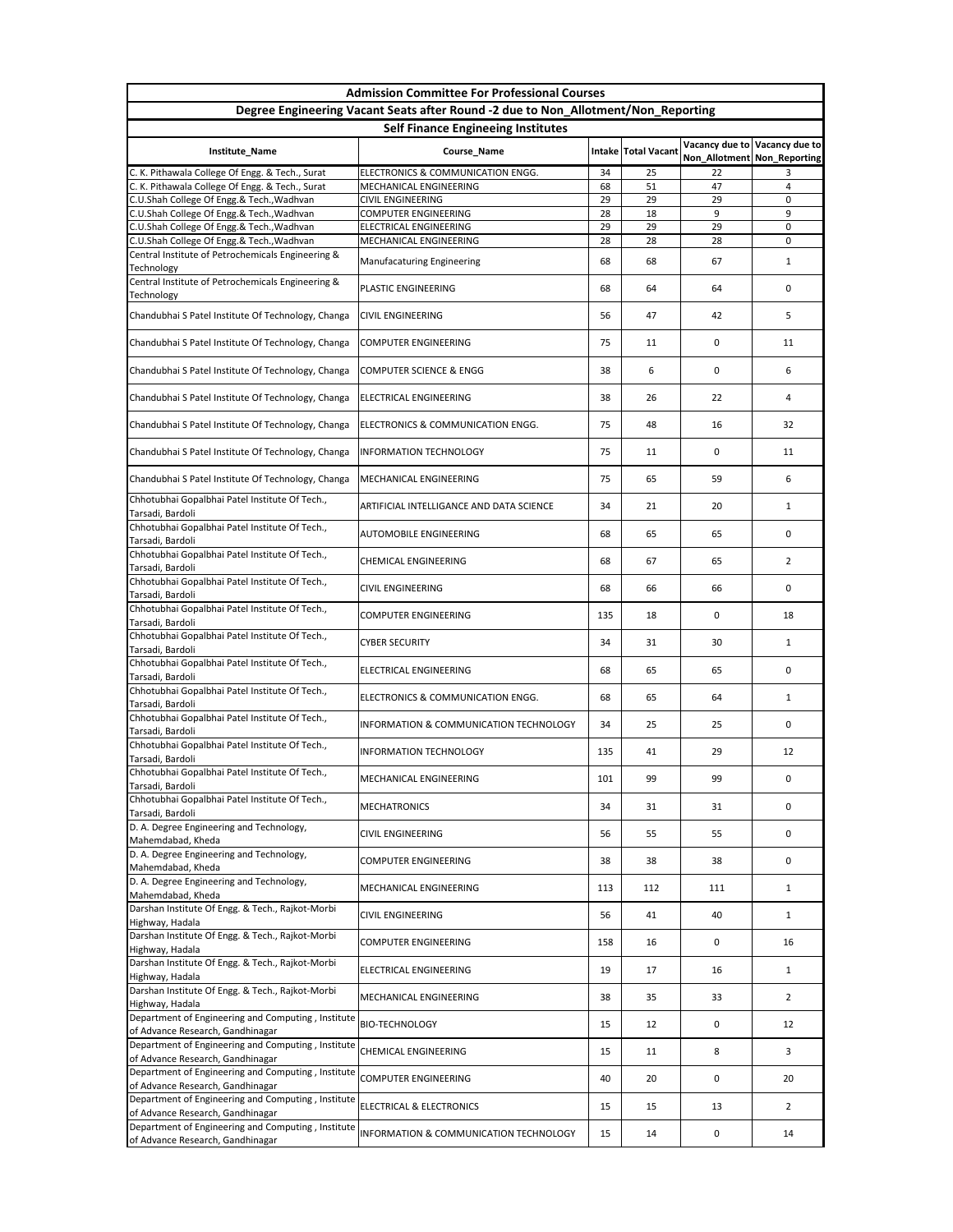| <b>Admission Committee For Professional Courses</b>                                              |                                                                                     |          |                       |                             |                               |  |  |  |
|--------------------------------------------------------------------------------------------------|-------------------------------------------------------------------------------------|----------|-----------------------|-----------------------------|-------------------------------|--|--|--|
|                                                                                                  | Degree Engineering Vacant Seats after Round -2 due to Non_Allotment/Non_Reporting   |          |                       |                             |                               |  |  |  |
| <b>Self Finance Engineeing Institutes</b>                                                        |                                                                                     |          |                       |                             |                               |  |  |  |
| Institute_Name                                                                                   | Course_Name                                                                         |          | Intake   Total Vacant | Non_Allotment Non_Reporting | Vacancy due to Vacancy due to |  |  |  |
| Department of Engineering and Computing, Institute<br>of Advance Research, Gandhinagar           | <b>INFORMATION TECHNOLOGY</b>                                                       | 15       | 8                     | 0                           | 8                             |  |  |  |
| Department of Engineering and Computing, Institute<br>of Advance Research, Gandhinagar           | MECHANICAL ENGINEERING                                                              | 15       | 15                    | 14                          | 1                             |  |  |  |
| Devang Patel Institute of Advance Technology And<br>Research, Changa                             | <b>COMPUTER ENGINEERING</b>                                                         | 75       | 10                    | 0                           | 10                            |  |  |  |
| Devang Patel Institute of Advance Technology And<br>Research, Changa                             | <b>COMPUTER SCIENCE &amp; ENGG</b>                                                  | 75       | 9                     | 0                           | 9                             |  |  |  |
| Devang Patel Institute of Advance Technology And<br>Research, Changa                             | <b>INFORMATION TECHNOLOGY</b>                                                       | 38       | $\overline{2}$        | 0                           | $\overline{2}$                |  |  |  |
| Dhirubhai Ambani Institute of Info. & Comm. Tech.,<br>Gandhinagar                                | Hons. in ICT with Minor in Computational Sciences<br>(CS)                           | 54       | 4                     | 0                           | 4                             |  |  |  |
| Dhirubhai Ambani Institute of Info. & Comm. Tech.,<br>Gandhinagar                                | <b>INFORMATION &amp; COMMUNICATION TECHNOLOGY</b>                                   | 118      | 5                     | 0                           | 5                             |  |  |  |
| Dhirubhai Ambani Institute of Info. & Comm. Tech.,<br>Gandhinagar                                | MATHEMATICS AND COMPUTING                                                           | 23       | 1                     | 0                           | 1                             |  |  |  |
| Dr. Jivraj Mehta Institute Of Technology, Anand                                                  | <b>CIVIL ENGINEERING</b>                                                            | 34       | 32                    | 32                          | $\mathbf{0}$                  |  |  |  |
| Dr. Jivraj Mehta Institute Of Technology, Anand                                                  | <b>COMPUTER ENGINEERING</b>                                                         | 68       | 45                    | 6                           | 39                            |  |  |  |
| Dr. Jivraj Mehta Institute Of Technology, Anand                                                  | ELECTRICAL ENGINEERING                                                              | 34       | 32                    | 32                          | $\mathbf{0}$                  |  |  |  |
| Dr. Jivraj Mehta Institute Of Technology, Anand                                                  | <b>INFORMATION TECHNOLOGY</b>                                                       | 34       | 17                    | 0                           | 17                            |  |  |  |
| Dr. Jivraj Mehta Institute Of Technology, Anand<br>Dr. Subhahsh Technical Campus, Junagadh       | MECHANICAL ENGINEERING<br><b>CIVIL ENGINEERING</b>                                  | 34<br>38 | 31<br>36              | 31<br>35                    | 0<br>1                        |  |  |  |
| Dr. Subhahsh Technical Campus, Junagadh                                                          | <b>COMPUTER SCIENCE &amp; ENGG</b>                                                  | 38       | 30                    | 29                          | $\mathbf{1}$                  |  |  |  |
| Dr. Subhahsh Technical Campus, Junagadh                                                          | <b>ELECTRICAL ENGINEERING</b>                                                       | 38       | 38                    | 38                          | 0                             |  |  |  |
| Dr. Subhahsh Technical Campus, Junagadh                                                          | ELECTRONICS & COMMUNICATION ENGG.                                                   | 19       | 19                    | 19                          | 0                             |  |  |  |
| Dr. Subhahsh Technical Campus, Junagadh                                                          | <b>INFORMATION TECHNOLOGY</b>                                                       | 38       | 38                    | 37                          | $\mathbf{1}$                  |  |  |  |
| Dr. Subhahsh Technical Campus, Junagadh                                                          | MECHANICAL ENGINEERING                                                              | 38       | 38                    | 38                          | $\Omega$                      |  |  |  |
| Dr. V.R. Godhania College of Engg. & Tech.,<br>Porbandar                                         | <b>CHEMICAL ENGINEERING</b>                                                         | 68       | 67                    | 66                          | 1                             |  |  |  |
| Dr. V.R. Godhania College of Engg. & Tech.,<br>Porbandar                                         | <b>CIVIL ENGINEERING</b>                                                            | 68       | 68                    | 68                          | $\Omega$                      |  |  |  |
| Dr. V.R. Godhania College of Engg. & Tech.,<br>Porbandar                                         | <b>COMPUTER ENGINEERING</b>                                                         | 68       | 68                    | 67                          | $\mathbf{1}$                  |  |  |  |
| Dr. V.R. Godhania College of Engg. & Tech.,<br>Porbandar                                         | MECHANICAL ENGINEERING                                                              | 68       | 68                    | 68                          | $\mathbf{0}$                  |  |  |  |
| Engginering College, Tuwa, Godhara                                                               | <b>CIVIL ENGINEERING</b>                                                            | 135      | 134                   | 134                         | $\mathbf{0}$                  |  |  |  |
| Engginering College, Tuwa, Godhara                                                               | <b>COMPUTER ENGINEERING</b>                                                         | 68       | 57                    | 56                          | $\mathbf{1}$                  |  |  |  |
| Engginering College, Tuwa, Godhara                                                               | ELECTRICAL ENGINEERING                                                              | 135      | 134                   | 134                         | $\mathbf 0$                   |  |  |  |
| Engginering College, Tuwa, Godhara                                                               | MECHANICAL ENGINEERING                                                              | 135      | 132                   | 132                         | $\mathbf 0$                   |  |  |  |
| Faculty Of Technology(Sfi), Dharmsinh Desai<br>University, Nadiad                                | <b>CHEMICAL ENGINEERING</b>                                                         | 41       | 7                     | 0                           | $\overline{7}$                |  |  |  |
| Faculty Of Technology(Sfi), Dharmsinh Desai<br>University, Nadiad                                | <b>COMPUTER ENGINEERING</b>                                                         | 47       | 7                     | 0                           | $\overline{7}$                |  |  |  |
| Faculty Of Technology(Sfi), Dharmsinh Desai<br>University, Nadiad                                | ELECTRONICS & COMMUNICATION ENGG.                                                   | 48       | 26                    | 0                           | 26                            |  |  |  |
| Faculty Of Technology(Sfi), Dharmsinh Desai<br>University, Nadiad                                | <b>INFORMATION TECHNOLOGY</b>                                                       | 75       | 10                    | 0                           | 10                            |  |  |  |
| Faculty Of Technology(Sfi), Dharmsinh Desai<br>University, Nadiad                                | <b>INSTRUMENTATION &amp; CONTROL ENGG.</b>                                          | 10       | 10                    | 0                           | 10                            |  |  |  |
| Faculty Of Technology(Sfi), Dharmsinh Desai<br>University, Nadiad                                | MECHANICAL ENGINEERING                                                              | 75       | 40                    | 0                           | 40                            |  |  |  |
| G.H.Patel College Of Engg. & Tech., V.V. Nagar                                                   | <b>CHEMICAL ENGINEERING</b>                                                         | 53       | 22                    | $\overline{2}$              | 20                            |  |  |  |
| G.H.Patel College Of Engg. & Tech., V.V. Nagar                                                   | <b>CIVIL ENGINEERING</b>                                                            | 53       | 47                    | 41                          | 6                             |  |  |  |
| G.H.Patel College Of Engg. & Tech., V.V. Nagar                                                   | <b>COMPUTER ENGINEERING</b>                                                         | 38       | $\overline{2}$        | 0                           | $\overline{2}$                |  |  |  |
| G.H.Patel College Of Engg. & Tech., V.V. Nagar<br>G.H.Patel College Of Engg. & Tech., V.V. Nagar | <b>COMPUTER SCIENCE &amp; DESIGN</b><br>COMPUTER SCIENCE & ENGINEERING (INTERNET OF | 38<br>38 | 11<br>16              | 0<br>0                      | 11<br>16                      |  |  |  |
|                                                                                                  | THINGS)                                                                             |          |                       |                             |                               |  |  |  |
| G.H.Patel College Of Engg. & Tech., V.V. Nagar                                                   | <b>ELECTRICAL ENGINEERING</b><br>ELECTRONICS & COMMUNICATION ENGG.                  | 52<br>53 | 42<br>40              | 39<br>26                    | 3<br>14                       |  |  |  |
| G.H.Patel College Of Engg. & Tech., V.V. Nagar<br>G.H.Patel College Of Engg. & Tech., V.V. Nagar | <b>INFORMATION TECHNOLOGY</b>                                                       | 38       | 8                     | 0                           | 8                             |  |  |  |
| G.H.Patel College Of Engg. & Tech., V.V. Nagar                                                   | MECHANICAL ENGINEERING                                                              | 53       | 47                    | 42                          | 5                             |  |  |  |
| G.H.Patel College Of Engg. & Tech., V.V. Nagar                                                   | <b>MECHATRONICS</b>                                                                 | 53       | 40                    | 36                          | 4                             |  |  |  |
| Gandhinagar Institute Of Technology, Moti Bhoyan,<br>Kalol, Gandhinagar                          | <b>CIVIL ENGINEERING</b>                                                            | 56       | 54                    | 54                          | 0                             |  |  |  |
| Gandhinagar Institute Of Technology, Moti Bhoyan,<br>Kalol, Gandhinagar                          | <b>COMPUTER ENGINEERING</b>                                                         | 113      | 42                    | 0                           | 42                            |  |  |  |
| Gandhinagar Institute Of Technology, Moti Bhoyan,<br>Kalol, Gandhinagar                          | <b>ELECTRICAL ENGINEERING</b>                                                       | 38       | 37                    | 35                          | $\overline{2}$                |  |  |  |
| Gandhinagar Institute Of Technology, Moti Bhoyan,<br>Kalol, Gandhinagar                          | ELECTRONICS & COMMUNICATION ENGG.                                                   | 19       | 18                    | 15                          | 3                             |  |  |  |
| Gandhinagar Institute Of Technology, Moti Bhoyan,<br>Kalol, Gandhinagar                          | <b>INFORMATION TECHNOLOGY</b>                                                       | 75       | 36                    | 0                           | 36                            |  |  |  |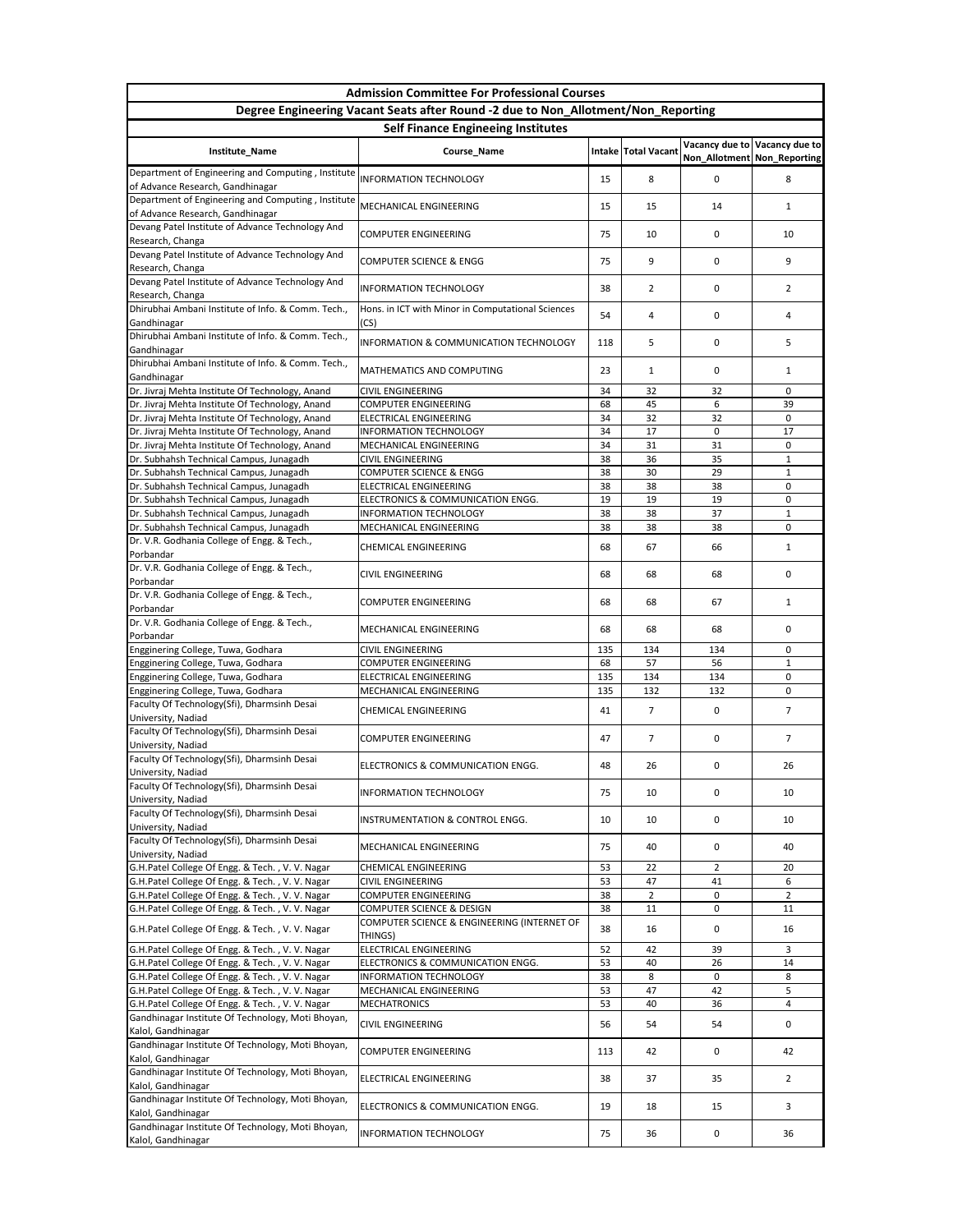| <b>Admission Committee For Professional Courses</b>                                                  |                                                                         |          |                     |              |                                                              |  |  |  |
|------------------------------------------------------------------------------------------------------|-------------------------------------------------------------------------|----------|---------------------|--------------|--------------------------------------------------------------|--|--|--|
| Degree Engineering Vacant Seats after Round -2 due to Non_Allotment/Non_Reporting                    |                                                                         |          |                     |              |                                                              |  |  |  |
| <b>Self Finance Engineeing Institutes</b>                                                            |                                                                         |          |                     |              |                                                              |  |  |  |
| Institute_Name                                                                                       | Course_Name                                                             |          | Intake Total Vacant |              | Vacancy due to Vacancy due to<br>Non_Allotment Non_Reporting |  |  |  |
| Gandhinagar Institute Of Technology, Moti Bhoyan,<br>Kalol, Gandhinagar                              | MECHANICAL ENGINEERING                                                  | 113      | 110                 | 105          | 5                                                            |  |  |  |
| Ganpat University, Institute of Computer Tech.,<br>Kherva, Mehsana                                   | Computer Science & Engineering (Big Data &<br>Analysis)                 | 30       | 14                  | 0            | 14                                                           |  |  |  |
| Ganpat University, Institute of Computer Tech.,<br>Kherva, Mehsana                                   | Computer Science & Engineering (Cloud Based<br>Applications)            | 30       | 14                  | 4            | 10                                                           |  |  |  |
| Ganpat University, Institute of Computer Tech.,<br>Kherva, Mehsana                                   | Computer Science & Engineering with Specialisation<br>in Cyber Security | 45       | 20                  | 9            | 11                                                           |  |  |  |
| Ganpat University, Institute of Computer Tech.,                                                      | <b>INFORMATION &amp; COMMUNICATION TECHNOLOGY</b>                       | 30       | 23                  | 14           | 9                                                            |  |  |  |
| Kherva, Mehsana<br>Ganpat University, U.V. Patel College of Engineering,                             | <b>AUTOMOBILE ENGINEERING</b>                                           | 22       | 20                  | 19           | 1                                                            |  |  |  |
| Kherva, Mehsana<br>Ganpat University, U.V.Patel College of Engineering,                              | <b>BIOMEDICAL ENGINEERING</b>                                           | 22       | 15                  | 0            | 15                                                           |  |  |  |
| Kherva, Mehsana<br>Ganpat University, U.V. Patel College of Engineering,                             | <b>CIVIL ENGINEERING</b>                                                | 67       | 49                  | 49           | 0                                                            |  |  |  |
| Kherva, Mehsana<br>Ganpat University, U.V. Patel College of Engineering,                             | <b>COMPUTER ENGINEERING</b>                                             | 113      | 36                  | 0            | 36                                                           |  |  |  |
| Kherva, Mehsana<br>Ganpat University, U.V.Patel College of Engineering,                              |                                                                         |          |                     |              |                                                              |  |  |  |
| Kherva, Mehsana<br>Ganpat University, U.V.Patel College of Engineering,                              | Computer Engineering (Artificial Intelligence)                          | 22       | 16                  | 6            | 10                                                           |  |  |  |
| Kherva, Mehsana<br>Ganpat University, U.V.Patel College of Engineering,                              | COMPUTER SCIENCE & BUSINESS SYSTEMS                                     | 45       | 31                  | 27           | 4                                                            |  |  |  |
| Kherva, Mehsana                                                                                      | <b>ELECTRICAL ENGINEERING</b>                                           | 45       | 32                  | 32           | 0                                                            |  |  |  |
| Ganpat University, U.V.Patel College of Engineering,<br>Kherva, Mehsana                              | INFORMATION TECHNOLOGY                                                  | 68       | 10                  | 0            | 10                                                           |  |  |  |
| Ganpat University, U.V. Patel College of Engineering,<br>Kherva, Mehsana                             | <b>MARINE ENGINEERING</b>                                               | 30       | 25                  | 22           | 3                                                            |  |  |  |
| Ganpat University, U.V. Patel College of Engineering,<br>Kherva, Mehsana                             | MECHANICAL ENGINEERING                                                  | 45       | 39                  | 36           | 3                                                            |  |  |  |
| Ganpat University, U.V. Patel College of Engineering,<br>Kherva, Mehsana                             | <b>MECHATRONICS</b>                                                     | 45       | 39                  | 39           | 0                                                            |  |  |  |
| Ganpat University, U.V. Patel College of Engineering,<br>Kherva, Mehsana                             | Petrochemical Engg.                                                     | 22       | 22                  | 20           | $\overline{2}$                                               |  |  |  |
| GIDC Degree Engineering College, Abrama, Navsari                                                     | <b>AUTOMOBILE ENGINEERING</b><br><b>CIVIL ENGINEERING</b>               | 24       | 20                  | 20<br>39     | 0<br>3                                                       |  |  |  |
| GIDC Degree Engineering College, Abrama, Navsari<br>GIDC Degree Engineering College, Abrama, Navsari | <b>COMPUTER ENGINEERING</b>                                             | 48<br>48 | 42<br>9             | 0            | 9                                                            |  |  |  |
| GIDC Degree Engineering College, Abrama, Navsari                                                     | <b>ELECTRICAL ENGINEERING</b>                                           | 48       | 38                  | 35           | 3                                                            |  |  |  |
| GIDC Degree Engineering College, Abrama, Navsari                                                     | MECHANICAL ENGINEERING                                                  | 48       | 35                  | 27           | 8                                                            |  |  |  |
| Grow More Faculty of Engineering, Berna,<br>Himmatnagar                                              | <b>CIVIL ENGINEERING</b>                                                | 68       | 67                  | 67           | 0                                                            |  |  |  |
| Grow More Faculty of Engineering, Berna,<br>Himmatnagar                                              | <b>COMPUTER ENGINEERING</b>                                             | 34       | 30                  | 27           | 3                                                            |  |  |  |
| Grow More Faculty of Engineering, Berna,<br>Himmatnagar                                              | ELECTRICAL ENGINEERING                                                  | 68       | 66                  | 66           | 0                                                            |  |  |  |
| Grow More Faculty of Engineering, Berna,                                                             | <b>INFORMATION TECHNOLOGY</b>                                           | 34       | 31                  | 28           | 3                                                            |  |  |  |
| Himmatnagar<br>Grow More Faculty of Engineering, Berna,                                              |                                                                         |          |                     |              |                                                              |  |  |  |
| Himmatnagar<br>Gujarat Power Engg. And Res. Inst. (Gperi) (Ppp),                                     | MECHANICAL ENGINEERING                                                  | 68       | 68                  | 68           | 0                                                            |  |  |  |
| Mevad, Mehsana<br>Gujarat Power Engg. And Res. Inst. (Gperi) (Ppp),                                  | <b>CIVIL ENGINEERING</b>                                                | 51       | 49                  | 49           | 0                                                            |  |  |  |
| Mevad, Mehsana                                                                                       | <b>COMPUTER ENGINEERING</b>                                             | 77       | 14                  | $\mathbf{1}$ | 13                                                           |  |  |  |
| Gujarat Power Engg. And Res. Inst. (Gperi) (Ppp),<br>Mevad, Mehsana                                  | ELECTRICAL ENGINEERING                                                  | 34       | 31                  | 31           | 0                                                            |  |  |  |
| Gujarat Power Engg. And Res. Inst. (Gperi) (Ppp),<br>Mevad, Mehsana                                  | MECHANICAL ENGINEERING                                                  | 51       | 48                  | 48           | 0                                                            |  |  |  |
| GYANMANJARI INSTITUTE OF TECHNOLOGY<br>Bhavnagar                                                     | <b>CIVIL ENGINEERING</b>                                                | 38       | 38                  | 38           | 0                                                            |  |  |  |
| <b>GYANMANJARI INSTITUTE OF TECHNOLOGY</b><br>Bhavnagar                                              | <b>COMPUTER ENGINEERING</b>                                             | 75       | 5                   | 0            | 5.                                                           |  |  |  |
| GYANMANJARI INSTITUTE OF TECHNOLOGY                                                                  | <b>INFORMATION TECHNOLOGY</b>                                           | 38       | 5                   | 0            | 5                                                            |  |  |  |
| Bhavnagar<br><b>GYANMANJARI INSTITUTE OF TECHNOLOGY</b>                                              | MECHANICAL ENGINEERING                                                  | 38       | 38                  | 37           | 1                                                            |  |  |  |
| Bhavnagar<br>Hansaba College Of Engieering And Technology,                                           | <b>CIVIL ENGINEERING</b>                                                | 135      | 135                 | 135          | 0                                                            |  |  |  |
| Siddhpur<br>Hansaba College Of Engieering And Technology,                                            | <b>COMPUTER ENGINEERING</b>                                             | 68       | 68                  | 64           | 4                                                            |  |  |  |
| Siddhpur<br>Hansaba College Of Engieering And Technology,                                            | ELECTRICAL ENGINEERING                                                  | 68       | 68                  | 68           | 0                                                            |  |  |  |
| Siddhpur                                                                                             |                                                                         |          |                     |              |                                                              |  |  |  |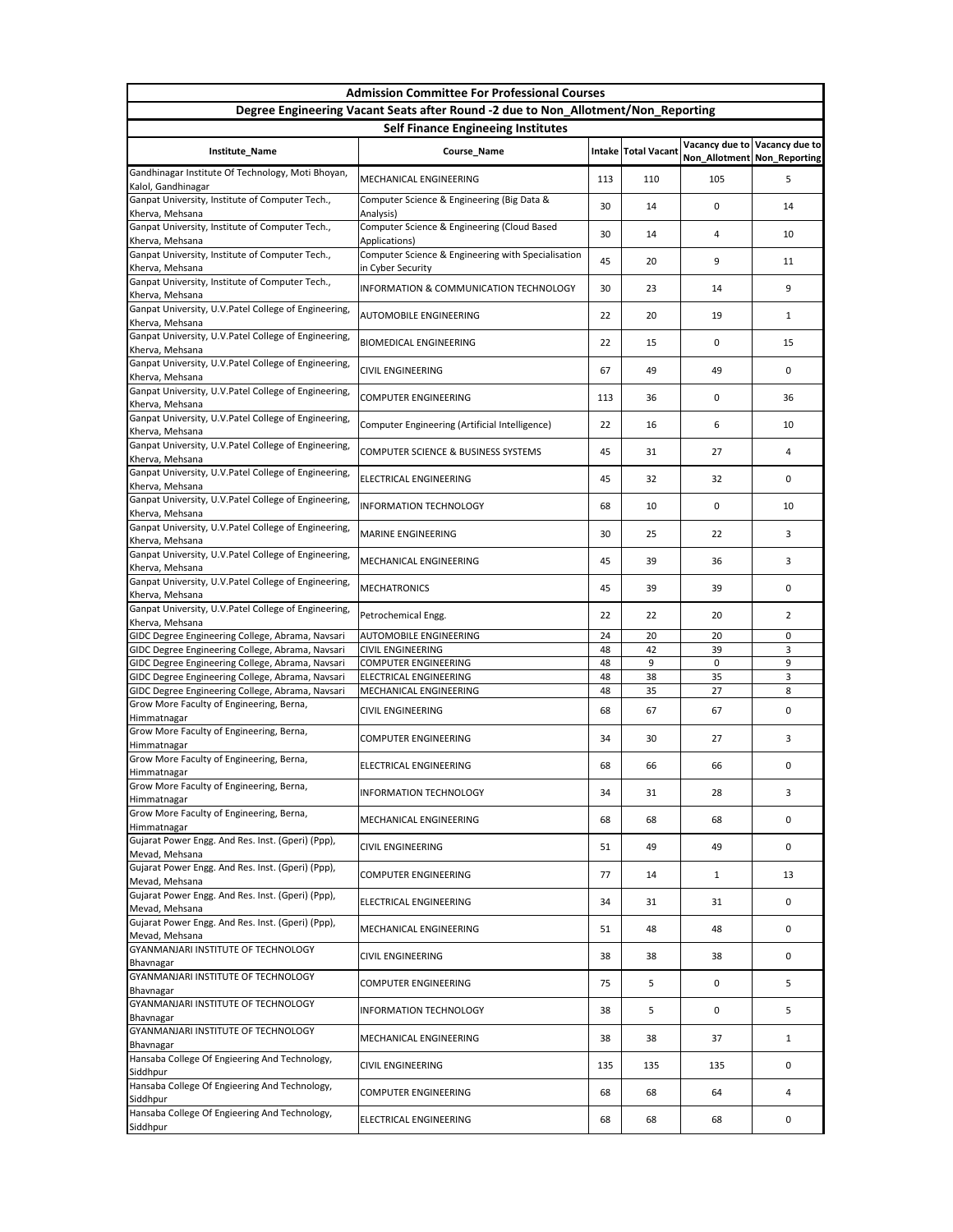| <b>Admission Committee For Professional Courses</b>                                    |                                                                         |           |                     |                               |                               |  |  |  |
|----------------------------------------------------------------------------------------|-------------------------------------------------------------------------|-----------|---------------------|-------------------------------|-------------------------------|--|--|--|
| Degree Engineering Vacant Seats after Round -2 due to Non_Allotment/Non_Reporting      |                                                                         |           |                     |                               |                               |  |  |  |
| <b>Self Finance Engineeing Institutes</b>                                              |                                                                         |           |                     |                               |                               |  |  |  |
| Institute_Name                                                                         | Course_Name                                                             |           | Intake Total Vacant | Non_Allotment   Non_Reporting | Vacancy due to Vacancy due to |  |  |  |
| Hansaba College Of Engieering And Technology,<br>Siddhpur                              | MECHANICAL ENGINEERING                                                  | 135       | 135                 | 135                           | 0                             |  |  |  |
| Hasmukh Goswami College Of Engg, Vahelal                                               | <b>AUTOMOBILE ENGINEERING</b>                                           | 68        | 68                  | 68                            | $\Omega$                      |  |  |  |
| Hasmukh Goswami College Of Engg, Vahelal<br>Hasmukh Goswami College Of Engg, Vahelal   | <b>CIVIL ENGINEERING</b><br><b>COMPUTER ENGINEERING</b>                 | 68<br>203 | 68<br>201           | 68<br>196                     | 0<br>5                        |  |  |  |
| Hasmukh Goswami College Of Engg, Vahelal                                               | ELECTRICAL ENGINEERING                                                  | 68        | 68                  | 68                            | 0                             |  |  |  |
| Hasmukh Goswami College Of Engg, Vahelal                                               | ELECTRONICS & COMMUNICATION ENGG.                                       | 68        | 68                  | 68                            | 0                             |  |  |  |
| Hasmukh Goswami College Of Engg, Vahelal                                               | <b>INFORMATION TECHNOLOGY</b>                                           | 135       | 134                 | 128                           | 6                             |  |  |  |
| Hasmukh Goswami College Of Engg, Vahelal                                               | MECHANICAL ENGINEERING                                                  | 68        | 68                  | 68                            | 0                             |  |  |  |
| Hjd Institute Of Technical Education And Reserch,<br>Kera                              | <b>CIVIL ENGINEERING</b>                                                | 101       | 101                 | 101                           | 0                             |  |  |  |
| Hjd Institute Of Technical Education And Reserch,<br>Kera                              | <b>COMPUTER SCIENCE &amp; ENGG</b>                                      | 34        | 26                  | 25                            | $\mathbf{1}$                  |  |  |  |
| Hjd Institute Of Technical Education And Reserch,<br>Kera                              | <b>ELECTRICAL ENGINEERING</b>                                           | 34        | 34                  | 34                            | 0                             |  |  |  |
| Hjd Institute Of Technical Education And Reserch,<br>Kera                              | MECHANICAL ENGINEERING                                                  | 34        | 33                  | 33                            | 0                             |  |  |  |
| Indus Institute Of Tech. & Engg., Racharda,<br>Ahmedabad                               | <b>AUTOMOBILE ENGINEERING</b>                                           | 38        | 37                  | 37                            | 0                             |  |  |  |
| Indus Institute Of Tech. & Engg., Racharda,<br>Ahmedabad                               | <b>CIVIL ENGINEERING</b>                                                | 75        | 73                  | 69                            | 4                             |  |  |  |
| Indus Institute Of Tech. & Engg., Racharda,<br>Ahmedabad                               | <b>COMPUTER ENGINEERING</b>                                             | 75        | 24                  | 0                             | 24                            |  |  |  |
| Indus Institute Of Tech. & Engg., Racharda,<br>Ahmedabad                               | <b>COMPUTER SCIENCE &amp; ENGG</b>                                      | 75        | 21                  | 0                             | 21                            |  |  |  |
| Indus Institute Of Tech. & Engg., Racharda,<br>Ahmedabad                               | <b>ELECTRICAL ENGINEERING</b>                                           | 38        | 36                  | 35                            | $\mathbf{1}$                  |  |  |  |
| Indus Institute Of Tech. & Engg., Racharda,<br>Ahmedabad                               | ELECTRONICS & COMMUNICATION ENGG.                                       | 38        | 36                  | 32                            | 4                             |  |  |  |
| Indus Institute Of Tech. & Engg., Racharda,                                            | <b>INFORMATION TECHNOLOGY</b>                                           | 38        | 13                  | 0                             | 13                            |  |  |  |
| Ahmedabad<br>Indus Institute Of Tech. & Engg., Racharda,                               | MECHANICAL ENGINEERING                                                  | 75        | 71                  | 69                            | $\overline{2}$                |  |  |  |
| Ahmedabad<br>Indus Institute Of Tech. & Engg., Racharda,                               | <b>Metallurgical Engineering</b>                                        | 38        | 38                  | 38                            | $\Omega$                      |  |  |  |
| Ahmedabad<br>Institute of Infrastructure, Technology, Research and                     | <b>CIVIL ENGINEERING</b>                                                | 38        | 15                  | 9                             | 6                             |  |  |  |
| Management(IITRAM), Ahmedabad<br>Institute of Infrastructure, Technology, Research and | <b>ELECTRICAL ENGINEERING</b>                                           | 38        | 24                  | 12                            | 12                            |  |  |  |
| Management(IITRAM), Ahmedabad<br>Institute of Infrastructure, Technology, Research and | <b>MECHANICAL ENGINEERING</b>                                           | 38        | 12                  | 0                             | 12                            |  |  |  |
| Management(IITRAM), Ahmedabad<br>Institute Of Technology, Nirma University Of Science  |                                                                         |           |                     |                               |                               |  |  |  |
| & Technology, Ahmedabad<br>Institute Of Technology, Nirma University Of Science        | <b>CHEMICAL ENGINEERING</b>                                             | 38        | 5                   | 0                             | 5                             |  |  |  |
| & Technology, Ahmedabad<br>Institute Of Technology, Nirma University Of Science        | <b>CIVIL ENGINEERING</b>                                                | 75        | 12                  | 0                             | 12                            |  |  |  |
| & Technology, Ahmedabad<br>Institute Of Technology, Nirma University Of Science        | <b>COMPUTER SCIENCE &amp; ENGG</b>                                      | 150       | 8                   | 0                             | 8                             |  |  |  |
| & Technology, Ahmedabad                                                                | <b>ELECTRICAL ENGINEERING</b>                                           | 75        | 28                  | 0                             | 28                            |  |  |  |
| Institute Of Technology, Nirma University Of Science<br>& Technology, Ahmedabad        | ELECTRONICS & COMMUNICATION ENGG.                                       | 75        | 22                  | 0                             | 22                            |  |  |  |
| Institute Of Technology, Nirma University Of Science<br>& Technology, Ahmedabad        | ELECTRONICS & INSTRUMENTATION ENGINEERING                               | 38        | 18                  | 0                             | 18                            |  |  |  |
| Institute Of Technology, Nirma University Of Science<br>& Technology, Ahmedabad        | MECHANICAL ENGINEERING                                                  | 75        | 15                  | 0                             | 15                            |  |  |  |
| Ipcowala Institute Of Engineering And Technology<br><b>Dharmaj</b>                     | <b>AUTOMOBILE ENGINEERING</b>                                           | 19        | 19                  | 19                            | 0                             |  |  |  |
| Ipcowala Institute Of Engineering And Technology<br>Dharmaj                            | <b>COMPUTER ENGINEERING</b>                                             | 38        | 37                  | 34                            | 3                             |  |  |  |
| Ipcowala Institute Of Engineering And Technology<br>Dharmaj                            | MECHANICAL ENGINEERING                                                  | 38        | 38                  | 38                            | 0                             |  |  |  |
| ITM (SLS) Baroda University (Formerly Known as ITM<br>Universe), Vadodara              | <b>CHEMICAL ENGINEERING</b>                                             | 30        | 29                  | 26                            | 3                             |  |  |  |
| ITM (SLS) Baroda University (Formerly Known as ITM<br>Universe), Vadodara              | <b>COMPUTER SCIENCE &amp; ENGG</b>                                      | 90        | 60                  | 0                             | 60                            |  |  |  |
| ITM (SLS) Baroda University (Formerly Known as ITM<br>Universe), Vadodara              | COMPUTER SCIENCE & ENGINEERING (ARTIFICIAL<br>INTELLIGENCE)             | 45        | 39                  | 33                            | 6                             |  |  |  |
| ITM (SLS) Baroda University (Formerly Known as ITM<br>Universe), Vadodara              | COMPUTER SCIENCE & ENGINEERING (DATA<br>SCIENCE)                        | 15        | 13                  | 3                             | 10                            |  |  |  |
| ITM (SLS) Baroda University (Formerly Known as ITM<br>Universe), Vadodara              | Computer Science & Engineering with Specialisation<br>in Cyber Security | 15        | 11                  | 6                             | 5                             |  |  |  |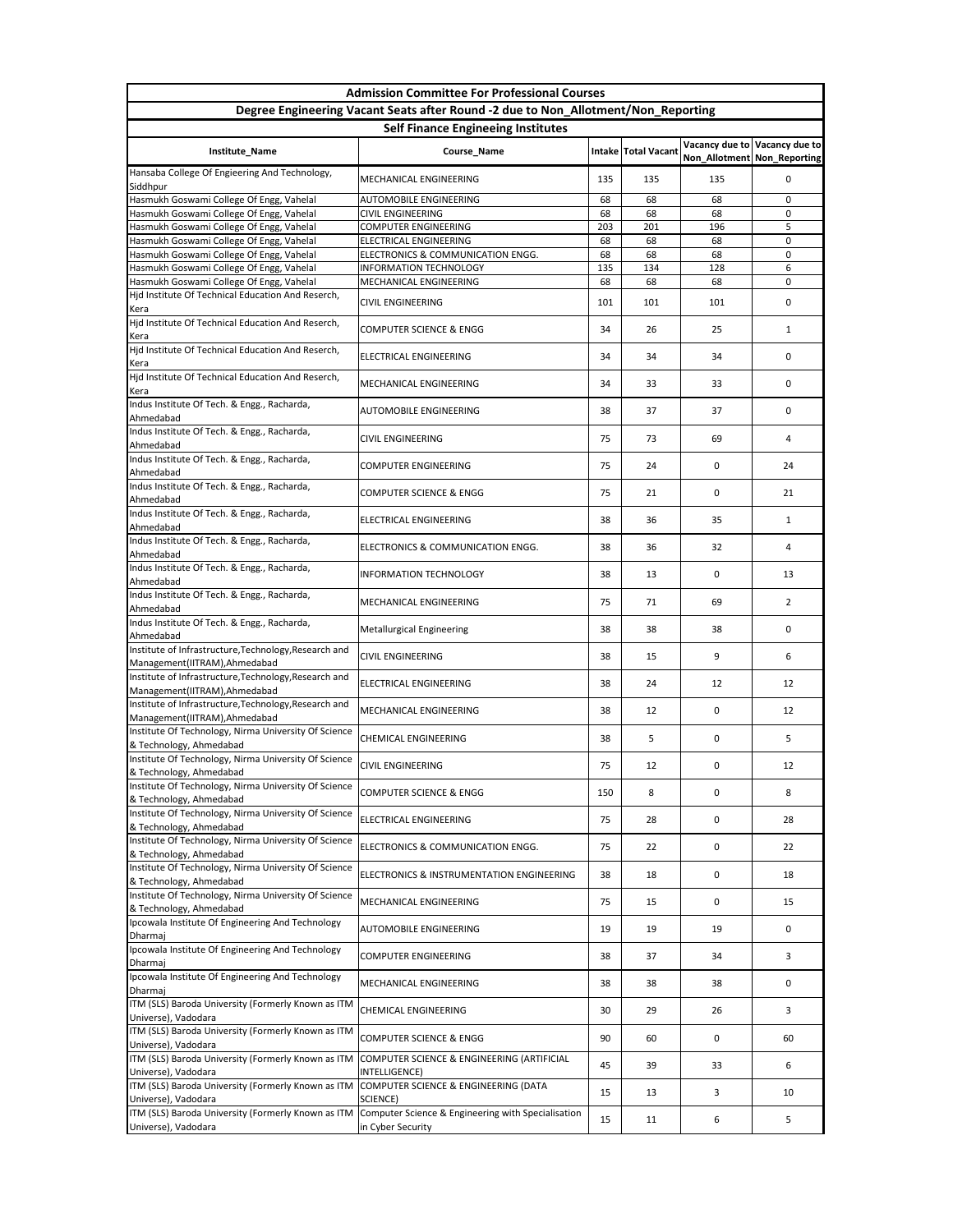| <b>Admission Committee For Professional Courses</b>                                                                                   |                                                                                       |     |                     |                             |                               |  |  |  |
|---------------------------------------------------------------------------------------------------------------------------------------|---------------------------------------------------------------------------------------|-----|---------------------|-----------------------------|-------------------------------|--|--|--|
|                                                                                                                                       | Degree Engineering Vacant Seats after Round -2 due to Non_Allotment/Non_Reporting     |     |                     |                             |                               |  |  |  |
| <b>Self Finance Engineeing Institutes</b>                                                                                             |                                                                                       |     |                     |                             |                               |  |  |  |
| Institute_Name                                                                                                                        | Course_Name                                                                           |     | Intake Total Vacant | Non_Allotment Non_Reporting | Vacancy due to Vacancy due to |  |  |  |
| ITM (SLS) Baroda University (Formerly Known as ITM<br>Universe), Vadodara                                                             | <b>INFORMATION TECHNOLOGY</b>                                                         | 30  | 19                  | 0                           | 19                            |  |  |  |
| ITM (SLS) Baroda University (Formerly Known as ITM<br>Universe), Vadodara                                                             | MECHANICAL ENGINEERING                                                                | 30  | 29                  | 29                          | 0                             |  |  |  |
| ITM (SLS) Baroda University (Formerly Known as ITM<br>Universe), Vadodara                                                             | <b>MECHATRONICS</b>                                                                   | 30  | 30                  | 29                          | 1                             |  |  |  |
| ITM Vocational University, Waghodia, Dist: Vadodara                                                                                   | Civil Engineering (Construction Engg and<br>Management)                               | 30  | 30                  | 30                          | 0                             |  |  |  |
| ITM Vocational University, Waghodia, Dist: Vadodara                                                                                   | Computer Engineering (Cloud Tech. & Information<br>Security)                          | 30  | 26                  | 23                          | 3                             |  |  |  |
| ITM Vocational University, Waghodia, Dist: Vadodara COMPUTER ENGINEERING (Data Science)                                               |                                                                                       | 30  | 28                  | 19                          | 9                             |  |  |  |
| ITM Vocational University, Waghodia, Dist: Vadodara                                                                                   | Mechanical Engineering (Computer Aided Design &<br><b>Advanced CNC Manufacturing)</b> | 30  | 30                  | 30                          | 0                             |  |  |  |
| ITM Vocational University, Waghodia, Dist: Vadodara   Mechatronics (Industrial Automation and Robotics)                               |                                                                                       | 45  | 45                  | 43                          | $\overline{2}$                |  |  |  |
| K.J. Institute Of Engg. And Tech., Savali                                                                                             | <b>AUTOMOBILE ENGINEERING</b>                                                         | 38  | 38                  | 38                          | $\mathbf{0}$                  |  |  |  |
| K.J. Institute Of Engg. And Tech., Savali                                                                                             | <b>CIVIL ENGINEERING</b>                                                              | 38  | 37                  | 37                          | 0                             |  |  |  |
| K.J. Institute Of Engg. And Tech., Savali                                                                                             | <b>COMPUTER ENGINEERING</b>                                                           | 38  | 29                  | $\overline{7}$              | 22                            |  |  |  |
| K.J. Institute Of Engg. And Tech., Savali                                                                                             | <b>ELECTRICAL ENGINEERING</b>                                                         | 38  | 38                  | 38                          | $\mathbf{0}$                  |  |  |  |
| K.J. Institute Of Engg. And Tech., Savali                                                                                             | ELECTRONICS & COMMUNICATION ENGG.                                                     | 19  | 19                  | 19                          | $\mathbf{0}$                  |  |  |  |
| K.J. Institute Of Engg. And Tech., Savali                                                                                             | <b>INFORMATION TECHNOLOGY</b>                                                         | 38  | 32                  | 22                          | 10                            |  |  |  |
| K.J. Institute Of Engg. And Tech., Savali                                                                                             | MECHANICAL ENGINEERING                                                                | 75  | 75                  | 75                          | 0                             |  |  |  |
| Kalol Institute Of Tech. & Research Center, Kalol                                                                                     | <b>CIVIL ENGINEERING</b>                                                              | 38  | 38                  | 38                          | 0                             |  |  |  |
| Kalol Institute Of Tech. & Research Center, Kalol                                                                                     | <b>COMPUTER ENGINEERING</b>                                                           | 38  | 33                  | 28                          | 5                             |  |  |  |
| Kalol Institute Of Tech. & Research Center, Kalol                                                                                     | <b>ELECTRICAL ENGINEERING</b>                                                         | 38  | 38                  | 38                          | $\mathbf{0}$                  |  |  |  |
| Kalol Institute Of Tech. & Research Center, Kalol                                                                                     | <b>ELECTRONICS &amp; COMMUNICATION (Communication</b><br>system engg.)                | 19  | 19                  | 19                          | 0                             |  |  |  |
| Kalol Institute Of Tech. & Research Center, Kalol                                                                                     | <b>INFORMATION TECHNOLOGY</b>                                                         | 38  | 38                  | 37                          | $\mathbf{1}$                  |  |  |  |
| Kalol Institute Of Tech. & Research Center, Kalol                                                                                     | MECHANICAL ENGINEERING                                                                | 131 | 131                 | 131                         | 0                             |  |  |  |
| Knowledge Institute of Technology and Engineering,<br>Bakrol, Anand                                                                   | <b>COMPUTER ENGINEERING</b>                                                           | 17  | 13                  | 0                           | 13                            |  |  |  |
| Knowledge Institute of Technology and Engineering,<br>Bakrol, Anand                                                                   | <b>INFORMATION TECHNOLOGY</b>                                                         | 17  | 15                  | 6                           | 9                             |  |  |  |
| Knowledge Institute of Technology and Engineering,<br>Bakrol, Anand                                                                   | MECHANICAL ENGINEERING                                                                | 18  | 18                  | 16                          | $\overline{2}$                |  |  |  |
| Krishna School of Emerging Technology & Applied<br>Research (Formerly Known as Babaria Institute Of<br>Technology), Varnama, Vadodara | <b>CIVIL ENGINEERING</b>                                                              | 38  | 36                  | 35                          | 1                             |  |  |  |
| Krishna School of Emerging Technology & Applied<br>Research (Formerly Known as Babaria Institute Of<br>Technology), Varnama, Vadodara | <b>COMPUTER SCIENCE &amp; ENGG</b>                                                    | 113 | 30                  | 0                           | 30                            |  |  |  |
| Krishna School of Emerging Technology & Applied<br>Research (Formerly Known as Babaria Institute Of                                   | <b>ELECTRICAL ENGINEERING</b>                                                         | 38  | 35                  | 34                          | 1                             |  |  |  |
| Technology), Varnama, Vadodara<br>Krishna School of Emerging Technology & Applied<br>Research (Formerly Known as Babaria Institute Of | <b>INFORMATION TECHNOLOGY</b>                                                         | 38  | 17                  | 0                           | 17                            |  |  |  |
| Technology), Varnama, Vadodara<br>Krishna School of Emerging Technology & Applied                                                     |                                                                                       |     |                     |                             |                               |  |  |  |
| Research (Formerly Known as Babaria Institute Of<br>Technology), Varnama, Vadodara                                                    | MECHANICAL ENGINEERING                                                                | 38  | 34                  | 32                          | $\overline{2}$                |  |  |  |
| L.D.R.P. Institute Of Tech. & Research., Gandhinagar                                                                                  | <b>AUTOMOBILE ENGINEERING</b>                                                         | 34  | 31                  | 27                          | 4                             |  |  |  |
| L.D.R.P. Institute Of Tech. & Research., Gandhinagar                                                                                  | <b>CIVIL ENGINEERING</b>                                                              | 68  | 52                  | 49                          | 3                             |  |  |  |
| L.D.R.P. Institute Of Tech. & Research., Gandhinagar                                                                                  | <b>COMPUTER ENGINEERING</b>                                                           | 338 | 55                  | 0                           | 55                            |  |  |  |
| L.D.R.P. Institute Of Tech. & Research., Gandhinagar                                                                                  | <b>ELECTRICAL ENGINEERING</b>                                                         | 68  | 55                  | 52                          | 3                             |  |  |  |
| L.D.R.P. Institute Of Tech. & Research., Gandhinagar                                                                                  | ELECTRONICS & COMMUNICATION ENGG.                                                     | 68  | 54                  | 43                          | 11                            |  |  |  |
| L.D.R.P. Institute Of Tech. & Research., Gandhinagar                                                                                  | <b>INFORMATION TECHNOLOGY</b>                                                         | 135 | 32                  | 0                           | 32                            |  |  |  |
| L.D.R.P. Institute Of Tech. & Research., Gandhinagar                                                                                  | MECHANICAL ENGINEERING                                                                | 68  | 45                  | 38                          | $\overline{7}$                |  |  |  |
| L.J. Institute Of Engg And Tech., Ahmedabad                                                                                           | ARTIFICIAL INTELLIGANCE AND DATA SCIENCE                                              | 47  | 17                  | 0                           | 17                            |  |  |  |
| L.J. Institute Of Engg And Tech., Ahmedabad                                                                                           | ARTIFICIAL INTELLIGENCE(AI) AND MACHINE<br>LEARNING                                   | 47  | 13                  | 0                           | 13                            |  |  |  |
| L.J. Institute Of Engg And Tech., Ahmedabad                                                                                           | <b>AUTOMOBILE ENGINEERING</b>                                                         | 68  | 67                  | 61                          | 6                             |  |  |  |
| L.J. Institute Of Engg And Tech., Ahmedabad                                                                                           | <b>CHEMICAL ENGINEERING</b>                                                           | 53  | 33                  | 16                          | 17                            |  |  |  |
| L.J. Institute Of Engg And Tech., Ahmedabad                                                                                           | <b>CIVIL ENGINEERING</b>                                                              | 203 | 153                 | 144                         | 9                             |  |  |  |
| L.J. Institute Of Engg And Tech., Ahmedabad                                                                                           | <b>COMPUTER ENGINEERING</b>                                                           | 113 | 16                  | 0                           | 16                            |  |  |  |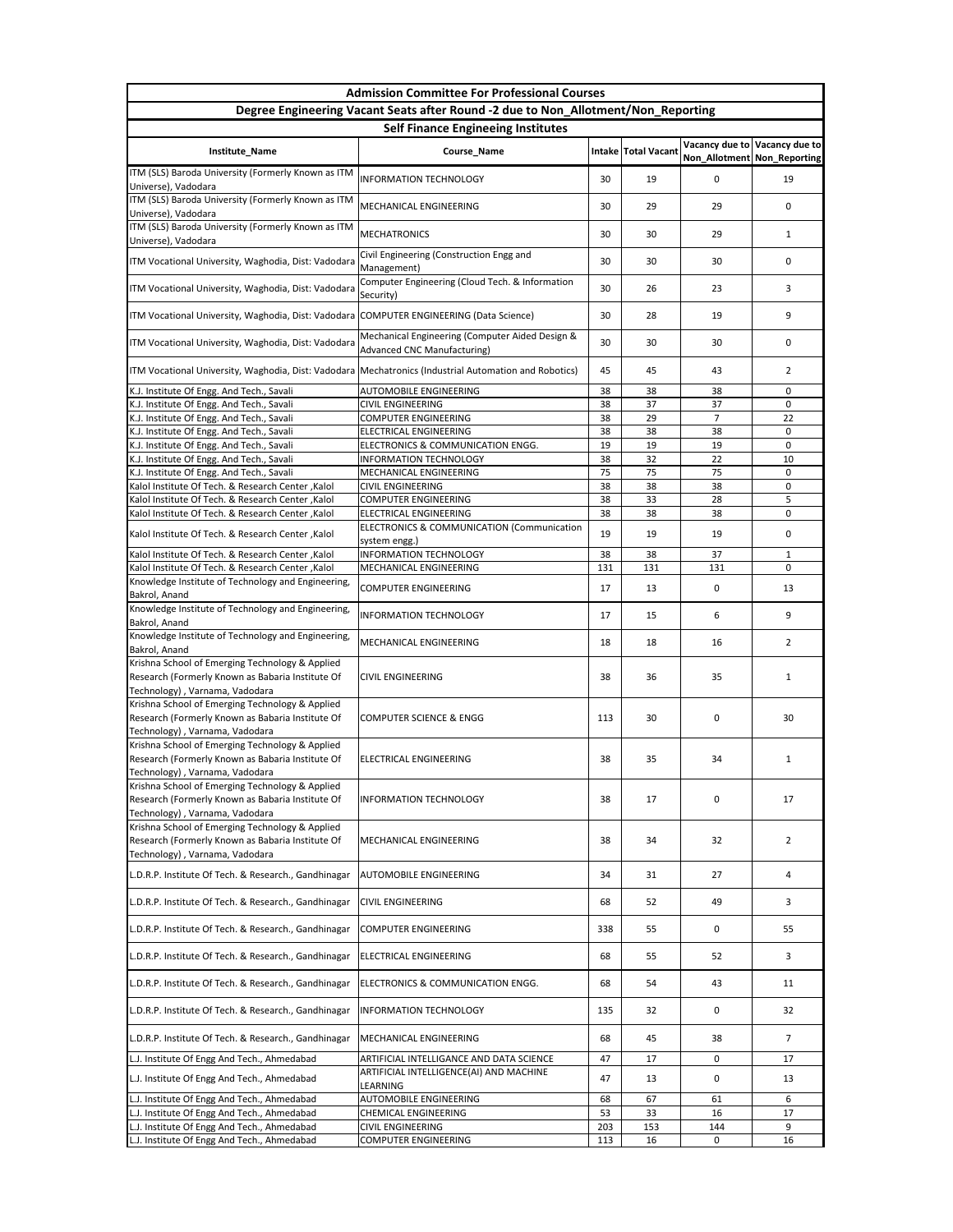|                                                                                            | <b>Admission Committee For Professional Courses</b>                               |          |                     |             |                                                              |  |  |  |
|--------------------------------------------------------------------------------------------|-----------------------------------------------------------------------------------|----------|---------------------|-------------|--------------------------------------------------------------|--|--|--|
|                                                                                            | Degree Engineering Vacant Seats after Round -2 due to Non_Allotment/Non_Reporting |          |                     |             |                                                              |  |  |  |
| <b>Self Finance Engineeing Institutes</b>                                                  |                                                                                   |          |                     |             |                                                              |  |  |  |
| Institute_Name                                                                             | Course_Name                                                                       |          | Intake Total Vacant |             | Vacancy due to Vacancy due to<br>Non_Allotment Non_Reporting |  |  |  |
| L.J. Institute Of Engg And Tech., Ahmedabad                                                | <b>COMPUTER SCIENCE &amp; DESIGN</b>                                              | 47       | 15                  | 0           | 15                                                           |  |  |  |
| L.J. Institute Of Engg And Tech., Ahmedabad                                                | <b>COMPUTER SCIENCE &amp; ENGG</b>                                                | 127      | 41                  | $\mathbf 0$ | 41                                                           |  |  |  |
| L.J. Institute Of Engg And Tech., Ahmedabad<br>L.J. Institute Of Engg And Tech., Ahmedabad | ELECTRONICS & COMMUNICATION ENGG.<br><b>INFORMATION TECHNOLOGY</b>                | 53<br>85 | 34<br>18            | 14<br>0     | 20<br>18                                                     |  |  |  |
| L.J. Institute Of Engg And Tech., Ahmedabad                                                | MECHANICAL ENGINEERING                                                            | 75       | 18                  | 0           | 18                                                           |  |  |  |
| L.J. Institute Of Engg And Tech., Ahmedabad                                                | ROBOTICS & ARTIFICIAL INTELLIGENCE                                                | 59       | 39                  | 0           | 39                                                           |  |  |  |
| Laljibhai Chaturbhai Institute Of Tech., Bhandu,<br>Mahesana                               | <b>CIVIL ENGINEERING</b>                                                          | 53       | 51                  | 51          | 0                                                            |  |  |  |
| Laljibhai Chaturbhai Institute Of Tech., Bhandu,<br>Mahesana                               | <b>COMPUTER SCIENCE &amp; ENGG</b>                                                | 53       | 51                  | 48          | 3                                                            |  |  |  |
| Laljibhai Chaturbhai Institute Of Tech., Bhandu,<br>Mahesana                               | <b>ELECTRICAL ENGINEERING</b>                                                     | 27       | 26                  | 26          | 0                                                            |  |  |  |
| Laljibhai Chaturbhai Institute Of Tech., Bhandu,<br>Mahesana                               | MECHANICAL ENGINEERING                                                            | 53       | 53                  | 53          | 0                                                            |  |  |  |
| Laxmi Institute Of Technology, Sarigam, Valsad                                             | <b>AUTOMOBILE ENGINEERING</b>                                                     | 68       | 63                  | 61          | $\overline{2}$                                               |  |  |  |
| Laxmi Institute Of Technology, Sarigam, Valsad                                             | <b>CIVIL ENGINEERING</b>                                                          | 68       | 67                  | 66          | $\mathbf{1}$                                                 |  |  |  |
| Laxmi Institute Of Technology, Sarigam, Valsad                                             | <b>COMPUTER SCIENCE &amp; ENGG</b>                                                | 68       | 24                  | 17          | $\overline{7}$                                               |  |  |  |
| Laxmi Institute Of Technology, Sarigam, Valsad                                             | <b>ELECTRICAL ENGINEERING</b>                                                     | 68       | 58                  | 56          | $\overline{2}$                                               |  |  |  |
| Laxmi Institute Of Technology, Sarigam, Valsad                                             | ELECTRONICS & COMMUNICATION ENGG.                                                 | 34       | 34                  | 34          | 0                                                            |  |  |  |
| Laxmi Institute Of Technology, Sarigam, Valsad                                             | <b>INFORMATION TECHNOLOGY</b>                                                     | 68       | 45                  | 42          | 3                                                            |  |  |  |
| Laxmi Institute Of Technology, Sarigam, Valsad<br>Madhuben & Bhanubhai Patel Institute of  | MECHANICAL ENGINEERING                                                            | 68       | 59                  | 59          | 0                                                            |  |  |  |
| Technology, New V.V.Nagar                                                                  | <b>COMPUTER ENGINEERING</b>                                                       | 149      | 27                  | 0           | 27                                                           |  |  |  |
| Madhuben & Bhanubhai Patel Institute of<br>Technology, New V.V.Nagar                       | <b>INFORMATION TECHNOLOGY</b>                                                     | 99       | 16                  | 0           | 16                                                           |  |  |  |
| Mahatma Gandhi Inst. Of Technical Edu. And<br>Research Center, Navasari                    | <b>CIVIL ENGINEERING</b>                                                          | 53       | 52                  | 52          | 0                                                            |  |  |  |
| Mahatma Gandhi Inst. Of Technical Edu. And<br>Research Center, Navasari                    | <b>COMPUTER ENGINEERING</b>                                                       | 53       | 21                  | 11          | 10                                                           |  |  |  |
| Mahatma Gandhi Inst. Of Technical Edu. And<br>Research Center, Navasari                    | <b>ELECTRICAL ENGINEERING</b>                                                     | 53       | 50                  | 48          | $2^{\circ}$                                                  |  |  |  |
| Mahatma Gandhi Inst. Of Technical Edu. And<br>Research Center, Navasari                    | MECHANICAL ENGINEERING                                                            | 53       | 52                  | 51          | $\mathbf{1}$                                                 |  |  |  |
| Mahavir Swami College Of Engineering &<br>Technology, Bharthana-Vesu, Surat                | <b>AUTOMOBILE ENGINEERING</b>                                                     | 135      | 135                 | 135         | 0                                                            |  |  |  |
| Mahavir Swami College Of Engineering &<br>Technology, Bharthana-Vesu, Surat                | <b>CIVIL ENGINEERING</b>                                                          | 135      | 135                 | 134         | $\mathbf{1}$                                                 |  |  |  |
| Mahavir Swami College Of Engineering &<br>Technology, Bharthana-Vesu, Surat                | <b>COMPUTER ENGINEERING</b>                                                       | 68       | 39                  | 17          | 22                                                           |  |  |  |
| Mahavir Swami College Of Engineering &<br>Technology, Bharthana-Vesu, Surat                | <b>ELECTRICAL ENGINEERING</b>                                                     | 68       | 68                  | 68          | 0                                                            |  |  |  |
| Mahavir Swami College Of Engineering &<br>Technology, Bharthana-Vesu, Surat                | MECHANICAL ENGINEERING                                                            | 101      | 101                 | 101         | 0                                                            |  |  |  |
| Marwadi Edu. Foundation Group Of Institutions,<br>Faculty Of Engg., Rajkot                 | <b>CIVIL ENGINEERING</b>                                                          | 68       | 64                  | 64          | 0                                                            |  |  |  |
| Marwadi Edu. Foundation Group Of Institutions,                                             | <b>COMPUTER ENGINEERING</b>                                                       | 135      | 45                  | 3           | 42                                                           |  |  |  |
| Faculty Of Engg., Rajkot<br>Marwadi Edu. Foundation Group Of Institutions,                 | ELECTRICAL ENGINEERING                                                            | 34       | 33                  | 33          | 0                                                            |  |  |  |
| Faculty Of Engg., Rajkot<br>Marwadi Edu. Foundation Group Of Institutions,                 | <b>INFORMATION TECHNOLOGY</b>                                                     | 68       | 44                  | 35          | 9                                                            |  |  |  |
| Faculty Of Engg., Rajkot<br>Marwadi Edu. Foundation Group Of Institutions,                 | MECHANICAL ENGINEERING                                                            | 68       | 65                  | 64          | $\mathbf{1}$                                                 |  |  |  |
| Faculty Of Engg., Rajkot<br>Marwadi Edu. Foundation Group Of Institutions,                 | <b>AUTOMOBILE ENGINEERING</b>                                                     | 30       | 26                  | 26          | 0                                                            |  |  |  |
| Faculty Of Tech., Rajkot<br>Marwadi Edu. Foundation Group Of Institutions,                 |                                                                                   | 30       | 23                  | 23          |                                                              |  |  |  |
| Faculty Of Tech., Rajkot<br>Marwadi Edu. Foundation Group Of Institutions,                 | <b>CHEMICAL ENGINEERING</b>                                                       |          |                     |             | 0                                                            |  |  |  |
| Faculty Of Tech., Rajkot<br>Marwadi Edu. Foundation Group Of Institutions,                 | <b>CIVIL ENGINEERING</b>                                                          | 60       | 55                  | 55          | 0                                                            |  |  |  |
| Faculty Of Tech., Rajkot<br>Marwadi Edu. Foundation Group Of Institutions,                 | <b>COMPUTER ENGINEERING</b>                                                       | 300      | 84                  | 68          | 16                                                           |  |  |  |
| Faculty Of Tech., Rajkot                                                                   | Computer Engineering (Artificial Intelligence)                                    | 60       | 41                  | 40          | 1                                                            |  |  |  |
| Marwadi Edu. Foundation Group Of Institutions,<br>Faculty Of Tech., Rajkot                 | <b>ELECTRICAL ENGINEERING</b>                                                     | 30       | 30                  | 29          | $\mathbf{1}$                                                 |  |  |  |
| Marwadi Edu. Foundation Group Of Institutions,<br>Faculty Of Tech., Rajkot                 | INFORMATION & COMMUNICATION TECHNOLOGY                                            | 60       | 4                   | 0           | 4                                                            |  |  |  |
| Marwadi Edu. Foundation Group Of Institutions,<br>Faculty Of Tech., Rajkot                 | <b>INFORMATION TECHNOLOGY</b>                                                     | 60       | 23                  | 20          | 3                                                            |  |  |  |
| Marwadi Edu. Foundation Group Of Institutions,<br>Faculty Of Tech., Rajkot                 | MECHANICAL ENGINEERING                                                            | 30       | 22                  | 22          | 0                                                            |  |  |  |
| Merchant Engg. College, Basna. Visnagar                                                    | <b>AUTOMOBILE ENGINEERING</b>                                                     | 68       | 68                  | 68          | 0                                                            |  |  |  |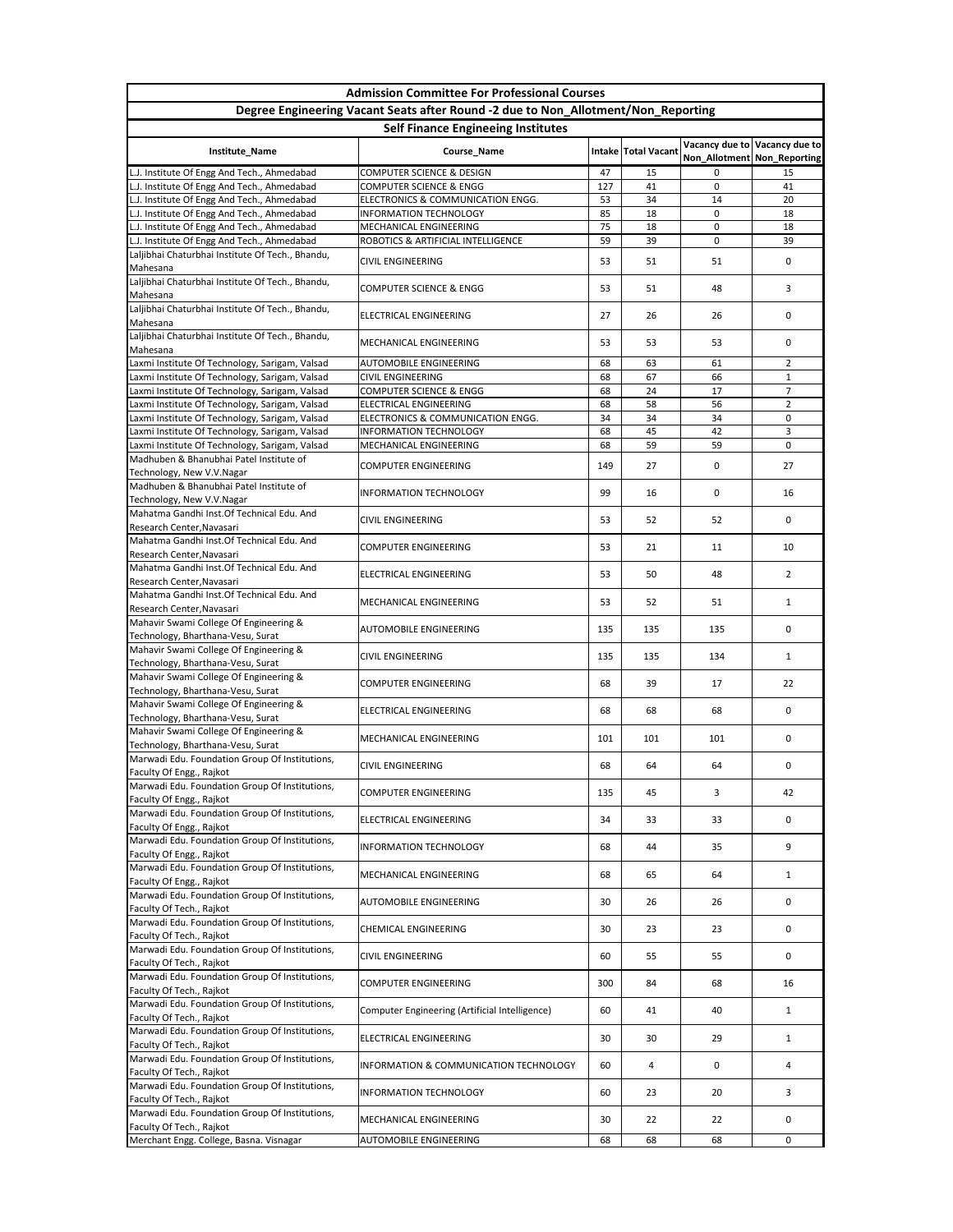|                                                                                                        | <b>Admission Committee For Professional Courses</b>                               |           |                       |                               |                               |  |  |  |
|--------------------------------------------------------------------------------------------------------|-----------------------------------------------------------------------------------|-----------|-----------------------|-------------------------------|-------------------------------|--|--|--|
|                                                                                                        | Degree Engineering Vacant Seats after Round -2 due to Non_Allotment/Non_Reporting |           |                       |                               |                               |  |  |  |
| <b>Self Finance Engineeing Institutes</b>                                                              |                                                                                   |           |                       |                               |                               |  |  |  |
| Institute_Name                                                                                         | Course_Name                                                                       |           | Intake   Total Vacant | Non_Allotment   Non_Reporting | Vacancy due to Vacancy due to |  |  |  |
| Merchant Engg. College, Basna. Visnagar                                                                | <b>CIVIL ENGINEERING</b>                                                          | 101       | 100                   | 100                           | 0                             |  |  |  |
| Merchant Engg. College, Basna. Visnagar                                                                | <b>COMPUTER ENGINEERING</b>                                                       | 101       | 100                   | 98                            | $2^{\circ}$                   |  |  |  |
| Merchant Engg. College, Basna. Visnagar                                                                | <b>ELECTRICAL ENGINEERING</b>                                                     | 101       | 99                    | 99                            | 0                             |  |  |  |
| Merchant Engg. College, Basna. Visnagar<br>Merchant Engg. College, Basna. Visnagar                     | ELECTRONICS & COMMUNICATION ENGG.<br><b>MECHANICAL ENGINEERING</b>                | 34<br>101 | 34<br>99              | 34<br>98                      | 0<br>$\mathbf{1}$             |  |  |  |
| Narnarayan Shastri Institute of Technology, Jetalpur,                                                  |                                                                                   |           |                       |                               |                               |  |  |  |
| Ahmedabad                                                                                              | <b>AUTOMOBILE ENGINEERING</b>                                                     | 38        | 38                    | 38                            | 0                             |  |  |  |
| Narnarayan Shastri Institute of Technology, Jetalpur,<br>Ahmedabad                                     | <b>CIVIL ENGINEERING</b>                                                          | 38        | 38                    | 38                            | 0                             |  |  |  |
| Narnarayan Shastri Institute of Technology, Jetalpur,<br>Ahmedabad                                     | <b>COMPUTER SCIENCE &amp; ENGG</b>                                                | 38        | 27                    | 22                            | 5.                            |  |  |  |
| Narnarayan Shastri Institute of Technology, Jetalpur,<br>Ahmedabad                                     | <b>ELECTRICAL ENGINEERING</b>                                                     | 19        | 19                    | 19                            | 0                             |  |  |  |
| Narnarayan Shastri Institute of Technology, Jetalpur,<br>Ahmedabad                                     | ELECTRONICS & COMMUNICATION ENGG.                                                 | 19        | 19                    | 19                            | 0                             |  |  |  |
| Narnarayan Shastri Institute of Technology, Jetalpur,<br>Ahmedabad                                     | <b>MECHANICAL ENGINEERING</b>                                                     | 38        | 37                    | 37                            | 0                             |  |  |  |
| Neotech Institute of Technology, Virod, Vadodara                                                       | <b>CIVIL ENGINEERING</b>                                                          | 53        | 53                    | 53                            | 0                             |  |  |  |
| Neotech Institute of Technology, Virod, Vadodara                                                       | <b>COMPUTER ENGINEERING</b>                                                       | 105       | 101                   | 94                            | 7                             |  |  |  |
| Neotech Institute of Technology, Virod, Vadodara                                                       | ELECTRICAL ENGINEERING                                                            | 27        | 26                    | 25                            | $\mathbf{1}$                  |  |  |  |
| Neotech Institute of Technology, Virod, Vadodara<br>New L. J. Institute Of Engineering And Technology, | MECHANICAL ENGINEERING                                                            | 132       | 132                   | 132                           | 0                             |  |  |  |
| Ahmedabad                                                                                              | <b>COMPUTER SCIENCE &amp; ENGG</b>                                                | 50        | 11                    | 0                             | 11                            |  |  |  |
| New L. J. Institute Of Engineering And Technology,<br>Ahmedabad                                        | COMPUTER SCIENCE & ENGINEERING (ARTIFICIAL<br>INTELLIGENCE AND MACHINE LEARNING)  | 105       | 30                    | 0                             | 30                            |  |  |  |
| New L. J. Institute Of Engineering And Technology,<br>Ahmedabad                                        | <b>INFORMATION TECHNOLOGY</b>                                                     | 50        | 15                    | 0                             | 15                            |  |  |  |
| Noble Engineering College, Junagadh                                                                    | <b>CIVIL ENGINEERING</b>                                                          | 19        | 18                    | 18                            | 0                             |  |  |  |
| Noble Engineering College, Junagadh                                                                    | <b>COMPUTER SCIENCE &amp; ENGG</b>                                                | 38        | 36                    | 35                            | $\mathbf{1}$                  |  |  |  |
| Noble Engineering College, Junagadh                                                                    | ELECTRICAL ENGINEERING                                                            | 38        | 38                    | 38                            | 0                             |  |  |  |
| Noble Engineering College, Junagadh<br>Noble Engineering College, Junagadh                             | <b>INFORMATION TECHNOLOGY</b><br>MECHANICAL ENGINEERING                           | 19<br>38  | 19<br>37              | 18<br>37                      | $\mathbf{1}$<br>0             |  |  |  |
| Om Engineering College Junagadh                                                                        | <b>CHEMICAL ENGINEERING</b>                                                       | 53        | 53                    | 53                            | 0                             |  |  |  |
| Om Engineering College Junagadh                                                                        | <b>CIVIL ENGINEERING</b>                                                          | 53        | 53                    | 53                            | 0                             |  |  |  |
| Om Engineering College Junagadh                                                                        | <b>COMPUTER ENGINEERING</b>                                                       | 53        | 52                    | 51                            | $\mathbf{1}$                  |  |  |  |
| Om Engineering College Junagadh                                                                        | <b>ELECTRICAL ENGINEERING</b>                                                     | 53        | 53                    | 53                            | 0                             |  |  |  |
| Om Engineering College Junagadh<br>Om Institute Of Technology, Shahera,                                | MECHANICAL ENGINEERING<br><b>CIVIL ENGINEERING</b>                                | 53<br>38  | 53<br>38              | 53<br>38                      | 0<br>0                        |  |  |  |
| Dist:Panchmahal<br>Om Institute Of Technology, Shahera,                                                |                                                                                   | 19        |                       |                               |                               |  |  |  |
| Dist:Panchmahal<br>Om Institute Of Technology, Shahera,                                                | <b>COMPUTER ENGINEERING</b>                                                       |           | 19                    | 19                            | 0                             |  |  |  |
| Dist:Panchmahal<br>Om Institute Of Technology, Shahera,                                                | ELECTRICAL ENGINEERING                                                            | 19        | 19                    | 19                            | 0                             |  |  |  |
| Dist:Panchmahal<br>Om Institute Of Technology, Shahera,                                                | ELECTRONICS & COMMUNICATION ENGG.                                                 | 19        | 19                    | 19                            | 0                             |  |  |  |
| Dist:Panchmahal                                                                                        | MECHANICAL ENGINEERING                                                            | 19        | 19                    | 19                            | 0                             |  |  |  |
| P.P. Savani School of Engineering, P.P. Savani<br>University, Kosamba                                  | <b>CHEMICAL ENGINEERING</b>                                                       | 53        | 38                    | 35                            | 3                             |  |  |  |
| P.P. Savani School of Engineering, P.P. Savani<br>University, Kosamba                                  | <b>CIVIL ENGINEERING</b>                                                          | 53        | 52                    | 52                            | 0                             |  |  |  |
| P.P. Savani School of Engineering, P.P. Savani<br>University, Kosamba                                  | <b>COMPUTER ENGINEERING</b>                                                       | 53        | 18                    | 0                             | 18                            |  |  |  |
| P.P. Savani School of Engineering, P.P. Savani<br>University, Kosamba                                  | COMPUTER ENGINEERING (MACHINE LEARNING &<br><b>ARTIFICIAL INTELLIGENCE)</b>       | 53        | 20                    | 14                            | 6                             |  |  |  |
| P.P. Savani School of Engineering, P.P. Savani<br>University, Kosamba                                  | COMPUTER SCIENCE & ENGG                                                           | 53        | 13                    | 0                             | 13                            |  |  |  |
| P.P. Savani School of Engineering, P.P. Savani<br>University, Kosamba                                  | <b>INFORMATION TECHNOLOGY</b>                                                     | 53        | 15                    | 0                             | 15                            |  |  |  |
| P.P. Savani School of Engineering, P.P. Savani<br>University, Kosamba                                  | <b>INFORMATION TECHNOLOGY &amp; ENGINEERING</b>                                   | 53        | 23                    | 9                             | 14                            |  |  |  |
| P.P. Savani School of Engineering, P.P. Savani<br>University, Kosamba                                  | MECHANICAL ENGINEERING                                                            | 53        | 53                    | 53                            | 0                             |  |  |  |
| P.P. Savani School of Engineering, P.P. Savani<br>University, Kosamba                                  | PHARMACEUTICAL ENGINEERING                                                        | 26        | 26                    | 25                            | $\mathbf{1}$                  |  |  |  |
| Pacific School Of Engineering, Surat                                                                   | <b>CHEMICAL ENGINEERING</b>                                                       | 38        | 38                    | 37                            | $\mathbf{1}$                  |  |  |  |
| Pacific School Of Engineering, Surat                                                                   | <b>CIVIL ENGINEERING</b>                                                          | 38        | 37                    | 37                            | 0                             |  |  |  |
| Pacific School Of Engineering, Surat                                                                   | <b>COMPUTER ENGINEERING</b>                                                       | 38        | 13                    | 0                             | 13                            |  |  |  |
| Pacific School Of Engineering, Surat                                                                   | <b>ELECTRICAL ENGINEERING</b>                                                     | 38        | 37                    | 37                            | 0                             |  |  |  |
| Pacific School Of Engineering, Surat                                                                   | MECHANICAL ENGINEERING                                                            | 38        | 37                    | 37                            | 0                             |  |  |  |
| Pandit Deendayal Energy University , Gandhinagar<br>Pandit Deendayal Energy University , Gandhinagar   | <b>AUTOMOBILE ENGINEERING</b><br><b>CHEMICAL ENGINEERING</b>                      | 38<br>75  | 20<br>24              | 0<br>$\mathsf{O}$             | 20<br>24                      |  |  |  |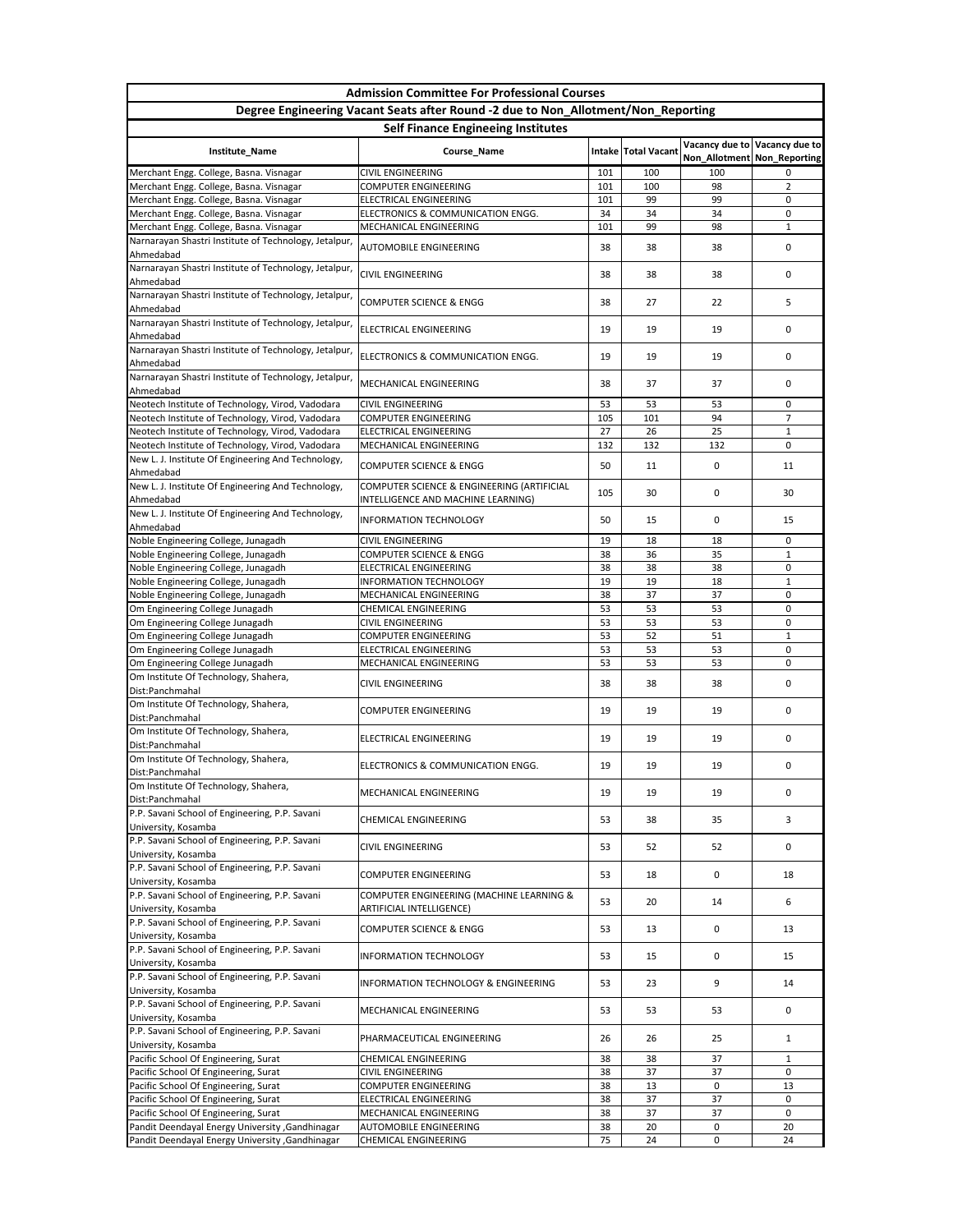| <b>Admission Committee For Professional Courses</b>                                                    |                                                                                                                    |          |                       |              |                                                                |  |  |  |
|--------------------------------------------------------------------------------------------------------|--------------------------------------------------------------------------------------------------------------------|----------|-----------------------|--------------|----------------------------------------------------------------|--|--|--|
| Degree Engineering Vacant Seats after Round -2 due to Non_Allotment/Non_Reporting                      |                                                                                                                    |          |                       |              |                                                                |  |  |  |
| <b>Self Finance Engineeing Institutes</b>                                                              |                                                                                                                    |          |                       |              |                                                                |  |  |  |
| Institute_Name                                                                                         | Course_Name                                                                                                        |          | Intake   Total Vacant |              | Vacancy due to Vacancy due to<br>Non_Allotment   Non_Reporting |  |  |  |
| Pandit Deendayal Energy University , Gandhinagar                                                       | <b>CIVIL ENGINEERING</b>                                                                                           | 75       | 32                    | 0            | 32                                                             |  |  |  |
| Pandit Deendayal Energy University , Gandhinagar                                                       | <b>COMPUTER ENGINEERING</b>                                                                                        | 188      | 44                    | 0            | 44                                                             |  |  |  |
| Pandit Deendayal Energy University , Gandhinagar                                                       | <b>ELECTRICAL ENGINEERING</b>                                                                                      | 75       | 40                    | 0            | 40                                                             |  |  |  |
| Pandit Deendayal Energy University , Gandhinagar                                                       | ELECTRONICS & COMMUNICATION ENGG.                                                                                  | 38       | 20                    | 0            | 20                                                             |  |  |  |
| Pandit Deendayal Energy University , Gandhinagar<br>Pandit Deendayal Energy University , Gandhinagar   | INFORMATION & COMMUNICATION TECHNOLOGY<br>MECHANICAL ENGINEERING                                                   | 75<br>75 | 29<br>23              | 0<br>0       | 29<br>23                                                       |  |  |  |
| Pandit Deendayal Energy University , Gandhinagar                                                       | Petrochemical Engg.                                                                                                | 38       | 16                    | 0            | 16                                                             |  |  |  |
| Pandit Deendayal Energy University , Gandhinagar                                                       | PETROLEUM ENGINEERING                                                                                              | 75       | 22                    | 0            | 22                                                             |  |  |  |
| Parul Institute of Engineering & Technology,<br>Waghodia, Vadodara                                     | AERONAUTICAL ENGINEERING                                                                                           | 60       | 56                    | 53           | 3                                                              |  |  |  |
| Parul Institute of Engineering & Technology,<br>Waghodia, Vadodara                                     | AIRCRAFT MAINTENANCE ENGINEERING                                                                                   | 15       | 15                    | 15           | 0                                                              |  |  |  |
| Parul Institute of Engineering & Technology,<br>Waghodia, Vadodara                                     | <b>CIVIL ENGINEERING</b>                                                                                           | 60       | 55                    | 53           | $\overline{2}$                                                 |  |  |  |
| Parul Institute of Engineering & Technology,<br>Waghodia, Vadodara                                     | <b>COMPUTER ENGINEERING</b>                                                                                        | 60       | 22                    | 0            | 22                                                             |  |  |  |
| Parul Institute of Engineering & Technology,                                                           | COMPUTER ENGINEERING (SOFTWARE                                                                                     |          |                       |              |                                                                |  |  |  |
| Waghodia, Vadodara<br>Parul Institute of Engineering & Technology,                                     | <b>ENGINEERING)</b>                                                                                                | 60       | 45                    | 42           | 3                                                              |  |  |  |
| Waghodia, Vadodara                                                                                     | <b>COMPUTER SCIENCE &amp; ENGG</b>                                                                                 | 120      | 22                    | 0            | 22                                                             |  |  |  |
| Parul Institute of Engineering & Technology,<br>Waghodia, Vadodara                                     | COMPUTER SCIENCE & ENGINEERING (ARTIFICIAL<br>INTELLIGENCE AND MACHINE LEARNING)                                   | 60       | 47                    | 35           | 12                                                             |  |  |  |
| Parul Institute of Engineering & Technology,<br>Waghodia, Vadodara                                     | COMPUTER SCIENCE & ENGINEERING (ARTIFICIAL<br>INTELLIGENCE)                                                        | 90       | 75                    | 66           | 9                                                              |  |  |  |
| Parul Institute of Engineering & Technology,<br>Waghodia, Vadodara                                     | Computer Science & Engineering (Big Data &<br>Analysis)                                                            | 60       | 58                    | 56           | 2                                                              |  |  |  |
| Parul Institute of Engineering & Technology,                                                           | COMPUTER SCIENCE & ENGINEERING (BLOCK CHAIN                                                                        | 60       | 60                    | 58           | $\overline{2}$                                                 |  |  |  |
| Waghodia, Vadodara<br>Parul Institute of Engineering & Technology,                                     | <b>TECHNOLOGY)</b><br>Computer science & Engineering (Cloud Computing)                                             | 60       | 56                    | 48           | 8                                                              |  |  |  |
| Waghodia, Vadodara                                                                                     |                                                                                                                    |          |                       |              |                                                                |  |  |  |
| Parul Institute of Engineering & Technology,<br>Waghodia, Vadodara                                     | COMPUTER SCIENCE & ENGINEERING (DATA<br>SCIENCE)                                                                   | 30       | 21                    | 14           | 7                                                              |  |  |  |
| Parul Institute of Engineering & Technology,<br>Waghodia, Vadodara                                     | COMPUTER SCIENCE & ENGINEERING (INTERNET OF<br>THINGS & CYBER SECURITY INCLUDING BLOCK CHAIN<br><b>TECHNOLOGY)</b> | 60       | 55                    | 52           | 3                                                              |  |  |  |
| Parul Institute of Engineering & Technology,<br>Waghodia, Vadodara                                     | COMPUTER SCIENCE & ENGINEERING (INTERNET OF<br>THINGS)                                                             | 30       | 30                    | 29           | 1                                                              |  |  |  |
| Parul Institute of Engineering & Technology,<br>Waghodia, Vadodara                                     | COMPUTER SCIENCE & ENGINEERING (NETWORKS)                                                                          | 60       | 60                    | 60           | 0                                                              |  |  |  |
| Parul Institute of Engineering & Technology,<br>Waghodia, Vadodara                                     | Computer Science & Engineering with Specialisation<br>in Cyber Security                                            | 90       | 78                    | 73           | 5                                                              |  |  |  |
| Parul Institute of Engineering & Technology,                                                           | <b>COMPUTER SCIENCE &amp; TECHNOLOGY</b>                                                                           | 60       | 47                    | 36           | 11                                                             |  |  |  |
| Waghodia, Vadodara<br>Parul Institute of Engineering & Technology,                                     | <b>COMPUTER TECHNOLOGY</b>                                                                                         | 60       | 60                    | 59           | 1                                                              |  |  |  |
| Waghodia, Vadodara<br>Parul Institute of Engineering & Technology,                                     | <b>ELECTRICAL ENGINEERING</b>                                                                                      | 30       | 29                    | 28           | 1                                                              |  |  |  |
| Waghodia, Vadodara<br>Parul Institute of Engineering & Technology,                                     | ELECTRONICS & COMMUNICATION ENGG.                                                                                  | 60       | 60                    | 60           | 0                                                              |  |  |  |
| Waghodia, Vadodara<br>Parul Institute of Engineering & Technology,                                     | <b>INFORMATION TECHNOLOGY</b>                                                                                      | 60       | 25                    |              | 25                                                             |  |  |  |
| Waghodia, Vadodara                                                                                     |                                                                                                                    |          |                       | 0            |                                                                |  |  |  |
| Parul Institute of Engineering & Technology,<br>Waghodia, Vadodara                                     | INFORMATION TECHNOLOGY (ARTIFICIAL<br>INTELLIGENCE)                                                                | 60       | 60                    | 59           | 1                                                              |  |  |  |
| Parul Institute of Engineering & Technology,<br>Waghodia, Vadodara                                     | INFORMATION TECHNOLOGY (CYBER SECURITY)                                                                            | 30       | 26                    | 25           | 1                                                              |  |  |  |
| Parul Institute of Engineering & Technology,<br>Waghodia, Vadodara                                     | MECHANICAL ENGINEERING                                                                                             | 60       | 57                    | 53           | 4                                                              |  |  |  |
| Parul Institute of Technology, Waghodia, Vadodara                                                      | Agriculture Engineering                                                                                            | 20       | 18                    | $\mathbf{1}$ | 17                                                             |  |  |  |
| Parul Institute of Technology, Waghodia, Vadodara                                                      | <b>AUTOMOBILE ENGINEERING</b>                                                                                      | 15       | 13                    | 11           | $\overline{2}$                                                 |  |  |  |
| Parul Institute of Technology, Waghodia, Vadodara                                                      | <b>BIOMEDICAL ENGINEERING</b>                                                                                      | 15       | 14                    | 0            | 14                                                             |  |  |  |
| Parul Institute of Technology, Waghodia, Vadodara                                                      | <b>BIO-TECHNOLOGY</b>                                                                                              | 15       | 10                    | 0            | 10                                                             |  |  |  |
| Parul Institute of Technology, Waghodia, Vadodara<br>Parul Institute of Technology, Waghodia, Vadodara | <b>CHEMICAL ENGINEERING</b><br><b>COMPUTER ENGINEERING</b>                                                         | 60<br>30 | 43<br>11              | 36<br>0      | $\overline{7}$<br>11                                           |  |  |  |
| Parul Institute of Technology, Waghodia, Vadodara                                                      | COMPUTER ENGINEERING (SOFTWARE                                                                                     | 30       | 27                    | 20           | 7                                                              |  |  |  |
| Parul Institute of Technology, Waghodia, Vadodara                                                      | <b>ENGINEERING)</b><br><b>COMPUTER SCIENCE &amp; ENGG</b>                                                          | 60       | 29                    | 0            | 29                                                             |  |  |  |
| Parul Institute of Technology, Waghodia, Vadodara                                                      | COMPUTER SCIENCE & ENGINEERING (ARTIFICIAL<br>INTELLIGENCE AND MACHINE LEARNING)                                   | 30       | 27                    | 25           | $\mathbf{2}$                                                   |  |  |  |
| Parul Institute of Technology, Waghodia, Vadodara                                                      | COMPUTER SCIENCE & ENGINEERING (ARTIFICIAL<br>INTELLIGENCE)                                                        | 40       | 39                    | 36           | 3                                                              |  |  |  |
| Parul Institute of Technology, Waghodia, Vadodara                                                      | Computer Science & Engineering (Big Data &<br>Analysis)                                                            | 30       | 30                    | 30           | 0                                                              |  |  |  |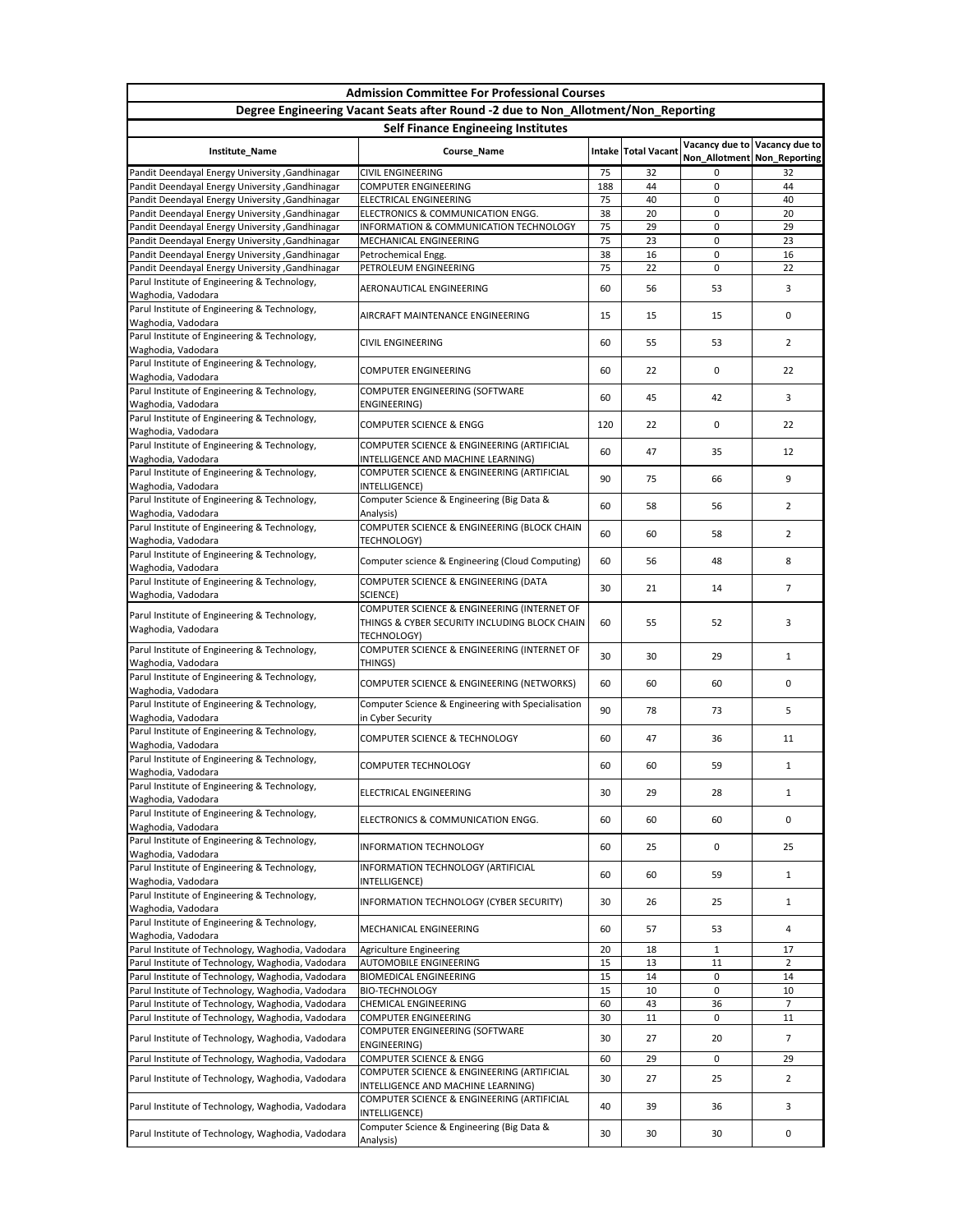| <b>Admission Committee For Professional Courses</b>                                                                           |                                                                                                             |          |                     |                             |                               |  |  |
|-------------------------------------------------------------------------------------------------------------------------------|-------------------------------------------------------------------------------------------------------------|----------|---------------------|-----------------------------|-------------------------------|--|--|
|                                                                                                                               | Degree Engineering Vacant Seats after Round -2 due to Non_Allotment/Non_Reporting                           |          |                     |                             |                               |  |  |
| <b>Self Finance Engineeing Institutes</b>                                                                                     |                                                                                                             |          |                     |                             |                               |  |  |
| Institute_Name                                                                                                                | Course_Name                                                                                                 |          | Intake Total Vacant | Non_Allotment Non_Reporting | Vacancy due to Vacancy due to |  |  |
| Parul Institute of Technology, Waghodia, Vadodara                                                                             | COMPUTER SCIENCE & ENGINEERING (BLOCK CHAIN<br><b>TECHNOLOGY)</b>                                           | 30       | 30                  | 30                          | $\Omega$                      |  |  |
| Parul Institute of Technology, Waghodia, Vadodara                                                                             | Computer science & Engineering (Cloud Computing)                                                            | 30       | 30                  | 29                          | 1                             |  |  |
| Parul Institute of Technology, Waghodia, Vadodara                                                                             | COMPUTER SCIENCE & ENGINEERING (DATA<br>SCIENCE)                                                            | 30       | 28                  | 28                          | 0                             |  |  |
| Parul Institute of Technology, Waghodia, Vadodara                                                                             | COMPUTER SCIENCE & ENGINEERING (INTERNET OF<br>THINGS & CYBER SECURITY INCLUDING BLOCK CHAIN<br>TECHNOLOGY) | 30       | 27                  | 24                          | 3                             |  |  |
| Parul Institute of Technology, Waghodia, Vadodara                                                                             | COMPUTER SCIENCE & ENGINEERING (INTERNET OF<br>THINGS)                                                      | 30       | 29                  | 29                          | $\Omega$                      |  |  |
| Parul Institute of Technology, Waghodia, Vadodara                                                                             | COMPUTER SCIENCE & ENGINEERING (NETWORKS)                                                                   | 30       | 30                  | 29                          | $\mathbf{1}$                  |  |  |
| Parul Institute of Technology, Waghodia, Vadodara                                                                             | Computer Science & Engineering with Specialisation<br>in Cyber Security                                     | 40       | 38                  | 34                          | 4                             |  |  |
| Parul Institute of Technology, Waghodia, Vadodara                                                                             | <b>COMPUTER SCIENCE &amp; TECHNOLOGY</b>                                                                    | 30       | 30                  | 24                          | 6                             |  |  |
| Parul Institute of Technology, Waghodia, Vadodara                                                                             | <b>COMPUTER TECHNOLOGY</b>                                                                                  | 30       | 30                  | 30                          | 0                             |  |  |
| Parul Institute of Technology, Waghodia, Vadodara                                                                             | Dairy Technology                                                                                            | 30       | 28                  | 11                          | 17                            |  |  |
| Parul Institute of Technology, Waghodia, Vadodara                                                                             | ENVIRONMENTAL ENGINEERING<br>FIRE & SAFETY ENGINEERING                                                      | 15<br>15 | 14<br>14            | 14<br>14                    | 0<br>0                        |  |  |
| Parul Institute of Technology, Waghodia, Vadodara<br>Parul Institute of Technology, Waghodia, Vadodara                        | Food Technology                                                                                             | 15       | 12                  | 4                           | 8                             |  |  |
| Parul Institute of Technology, Waghodia, Vadodara                                                                             | <b>MECHATRONICS</b>                                                                                         | 30       | 29                  | 29                          | 0                             |  |  |
| Parul Institute of Technology, Waghodia, Vadodara                                                                             | MINING ENGINEERING                                                                                          | 15       | 15                  | 15                          | 0                             |  |  |
| Parul Institute of Technology, Waghodia, Vadodara                                                                             | PETROLEUM ENGINEERING                                                                                       | 30       | 28                  | 27                          | $\mathbf{1}$                  |  |  |
| Parul Institute of Technology, Waghodia, Vadodara                                                                             | Robotics and Automation                                                                                     | 30       | 29                  | 27                          | $\overline{2}$                |  |  |
| Prime Institute of Engineering and Technology,                                                                                | <b>CHEMICAL ENGINEERING</b>                                                                                 | 68       | 67                  | 65                          | $2^{\circ}$                   |  |  |
| Jalalpore, Navsari<br>Prime Institute of Engineering and Technology,                                                          | <b>CIVIL ENGINEERING</b>                                                                                    | 34       | 34                  | 34                          | 0                             |  |  |
| Jalalpore, Navsari<br>Prime Institute of Engineering and Technology,                                                          | <b>COMPUTER ENGINEERING</b>                                                                                 | 68       | 62                  | 59                          | 3                             |  |  |
| Jalalpore, Navsari<br>Prime Institute of Engineering and Technology,                                                          | ELECTRICAL ENGINEERING                                                                                      | 34       | 34                  | 34                          | 0                             |  |  |
| Jalalpore, Navsari<br>Prime Institute of Engineering and Technology,                                                          | MECHANICAL ENGINEERING                                                                                      | 34       | 34                  | 34                          | 0                             |  |  |
| Jalalpore, Navsari                                                                                                            |                                                                                                             |          |                     |                             |                               |  |  |
| R.K. University - School of Engineering, Rajkot                                                                               | <b>CIVIL ENGINEERING</b>                                                                                    | 30       | 29                  | 29                          | 0                             |  |  |
| R.K. University - School of Engineering, Rajkot                                                                               | <b>COMPUTER ENGINEERING</b>                                                                                 | 90       | 70                  | 65                          | 5                             |  |  |
| R.K. University - School of Engineering, Rajkot                                                                               | <b>ELECTRICAL ENGINEERING</b>                                                                               | 30       | 30                  | 29                          | $\mathbf{1}$                  |  |  |
| R.K. University - School of Engineering, Rajkot                                                                               | <b>INFORMATION TECHNOLOGY</b>                                                                               | 30       | 23                  | 18<br>30                    | 5                             |  |  |
| R.K. University - School of Engineering, Rajkot<br>R.N.G. Patel Institute of Technology-RNGPIT (FETR),                        | MECHANICAL ENGINEERING                                                                                      | 30       | 30                  |                             | 0                             |  |  |
| Bardoli                                                                                                                       | <b>CHEMICAL ENGINEERING</b>                                                                                 | 68       | 60                  | 58                          | $\overline{2}$                |  |  |
| R.N.G. Patel Institute of Technology-RNGPIT (FETR),<br>Bardoli                                                                | <b>CIVIL ENGINEERING</b>                                                                                    | 68       | 37                  | 37                          | 0                             |  |  |
| R.N.G. Patel Institute of Technology-RNGPIT (FETR),<br>Bardoli                                                                | <b>COMPUTER SCIENCE &amp; ENGG</b>                                                                          | 38       | 4                   | 0                           | 4                             |  |  |
| R.N.G. Patel Institute of Technology-RNGPIT (FETR),<br>Bardoli                                                                | <b>ELECTRICAL ENGINEERING</b>                                                                               | 68       | 45                  | 45                          | 0                             |  |  |
| R.N.G. Patel Institute of Technology-RNGPIT (FETR),<br>Bardoli                                                                | MECHANICAL ENGINEERING                                                                                      | 68       | 51                  | 50                          | $\mathbf{1}$                  |  |  |
| Rai School of Engineering, Dholka, Ahmedabad                                                                                  | <b>CIVIL ENGINEERING</b>                                                                                    | 15       | 15                  | 15                          | 0                             |  |  |
| Rai School of Engineering, Dholka, Ahmedabad                                                                                  | <b>COMPUTER SCIENCE &amp; ENGG</b>                                                                          | 30       | 28                  | 17                          | 11                            |  |  |
| Rai School of Engineering, Dholka, Ahmedabad                                                                                  | <b>CYBER SECURITY</b>                                                                                       | 30       | 29                  | 27                          | $\overline{2}$                |  |  |
| Rai School of Engineering, Dholka, Ahmedabad                                                                                  | <b>INFORMATION TECHNOLOGY</b>                                                                               | 30       | 30                  | 27                          | 3                             |  |  |
| Rai School of Engineering, Dholka, Ahmedabad<br>S.P.B. Patel Engg. College, (Saffrony), Linch, Mehsana AUTOMOBILE ENGINEERING | MECHANICAL ENGINEERING                                                                                      | 15<br>34 | 15<br>34            | 15<br>34                    | 0<br>0                        |  |  |
| S.P.B. Patel Engg. College, (Saffrony), Linch, Mehsana CIVIL ENGINEERING                                                      |                                                                                                             | 53       | 51                  | 49                          | $\overline{2}$                |  |  |
|                                                                                                                               |                                                                                                             |          |                     |                             |                               |  |  |
| S.P.B. Patel Engg. College, (Saffrony), Linch, Mehsana COMPUTER ENGINEERING                                                   |                                                                                                             | 38       | 7                   | 0                           | $\overline{7}$                |  |  |
| S.P.B. Patel Engg. College, (Saffrony), Linch, Mehsana ELECTRICAL ENGINEERING                                                 |                                                                                                             | 34       | 34                  | 34                          | 0                             |  |  |
| S.P.B. Patel Engg. College, (Saffrony), Linch, Mehsana   ELECTRONICS & COMMUNICATION ENGG.                                    |                                                                                                             | 34       | 34                  | 34                          | 0                             |  |  |
| S.P.B. Patel Engg. College, (Saffrony), Linch, Mehsana  INFORMATION TECHNOLOGY                                                |                                                                                                             | 38       | 10                  | 0                           | 10                            |  |  |
| S.P.B. Patel Engg. College, (Saffrony), Linch, Mehsana MECHANICAL ENGINEERING<br>S.S.AGRAWAL INSTITUTE OF ENGINEERING &       |                                                                                                             | 53       | 49                  | 49                          | 0                             |  |  |
| <b>TECHNOLOGY NAVSARI</b>                                                                                                     | <b>CHEMICAL ENGINEERING</b>                                                                                 | 53       | 44                  | 43                          | 1                             |  |  |
| S.S.AGRAWAL INSTITUTE OF ENGINEERING &<br><b>TECHNOLOGY NAVSARI</b>                                                           | <b>CIVIL ENGINEERING</b>                                                                                    | 53       | 29                  | 29                          | 0                             |  |  |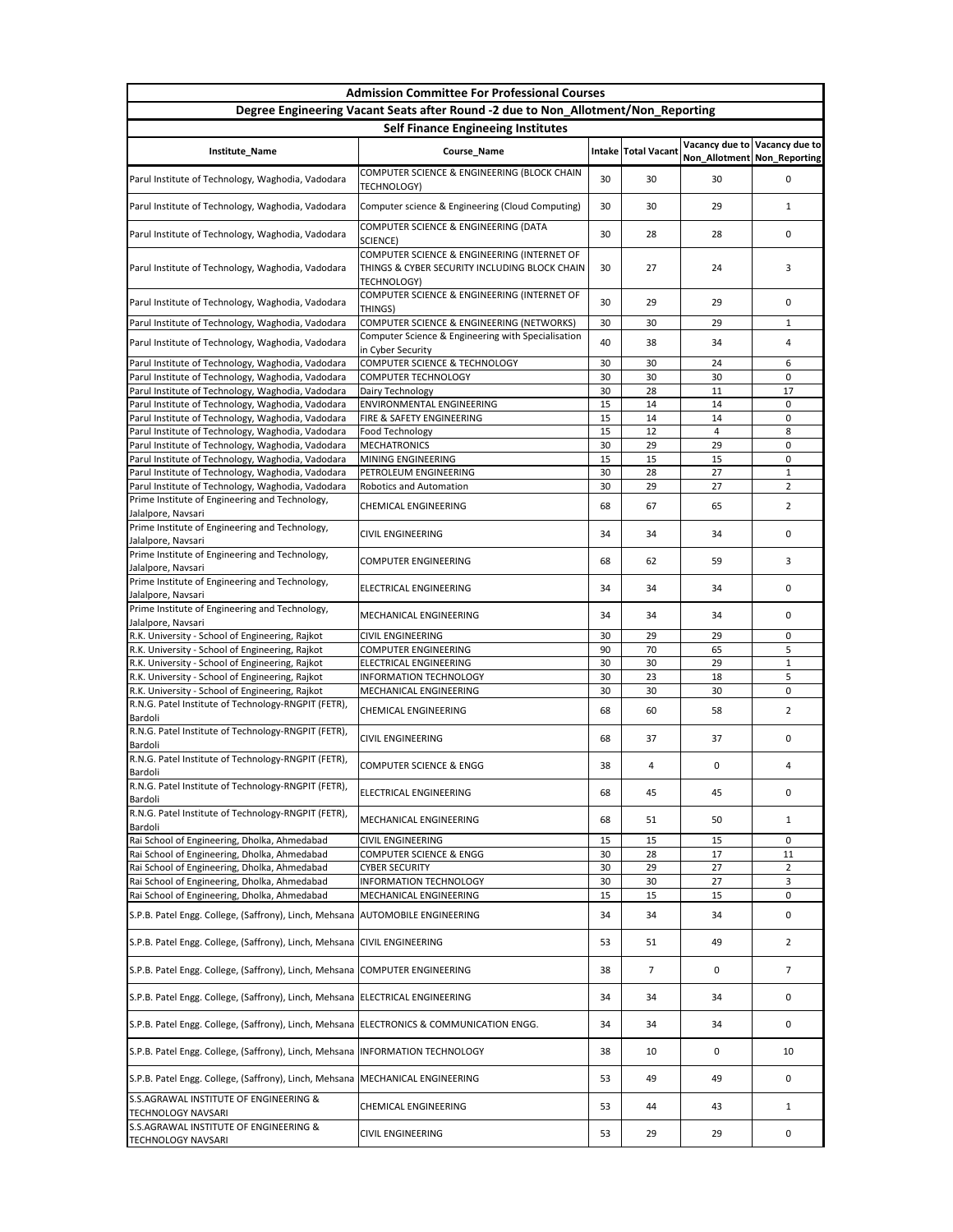| <b>Admission Committee For Professional Courses</b>                                          |                                                                                   |           |                              |                             |                               |  |  |  |
|----------------------------------------------------------------------------------------------|-----------------------------------------------------------------------------------|-----------|------------------------------|-----------------------------|-------------------------------|--|--|--|
|                                                                                              | Degree Engineering Vacant Seats after Round -2 due to Non_Allotment/Non_Reporting |           |                              |                             |                               |  |  |  |
| <b>Self Finance Engineeing Institutes</b>                                                    |                                                                                   |           |                              |                             |                               |  |  |  |
| <b>Institute_Name</b>                                                                        | Course_Name                                                                       |           | <b>Intake   Total Vacant</b> | Non_Allotment Non_Reporting | Vacancy due to Vacancy due to |  |  |  |
| S.S.AGRAWAL INSTITUTE OF ENGINEERING &<br><b>TECHNOLOGY NAVSARI</b>                          | <b>COMPUTER ENGINEERING</b>                                                       | 53        | 7                            | 0                           | 7                             |  |  |  |
| S.S.AGRAWAL INSTITUTE OF ENGINEERING &<br><b>TECHNOLOGY NAVSARI</b>                          | <b>ELECTRICAL ENGINEERING</b>                                                     | 53        | 31                           | 31                          | 0                             |  |  |  |
| <b>S.S.AGRAWAL INSTITUTE OF ENGINEERING &amp;</b><br><b>TECHNOLOGY NAVSARI</b>               | MECHANICAL ENGINEERING                                                            | 53        | 42                           | 41                          | 1                             |  |  |  |
| Sal College Of Engineering, Ahmedabad                                                        | <b>CHEMICAL ENGINEERING</b>                                                       | 38        | 34                           | 33                          | $\mathbf{1}$                  |  |  |  |
| Sal College Of Engineering, Ahmedabad                                                        | <b>COMPUTER ENGINEERING</b>                                                       | 75        | 31                           | 0                           | 31                            |  |  |  |
| Sal College Of Engineering, Ahmedabad                                                        | INFORMATION & COMMUNICATION TECHNOLOGY                                            | 38        | 32                           | 24                          | 8                             |  |  |  |
| Sal College Of Engineering, Ahmedabad                                                        | <b>INFORMATION TECHNOLOGY</b>                                                     | 75        | 21                           | 0                           | 21                            |  |  |  |
| Sal College Of Engineering, Ahmedabad<br>Sal College Of Engineering, Ahmedabad               | MECHANICAL ENGINEERING<br><b>MECHATRONICS</b>                                     | 113<br>38 | 113<br>38                    | 110<br>35                   | 3<br>3                        |  |  |  |
| SAL ENGINEERING & TECHNICAL INSTITUTE, SOLA,<br>AHMEDABAD                                    | <b>COMPUTER ENGINEERING</b>                                                       | 75        | 30                           | 0                           | 30                            |  |  |  |
| SAL ENGINEERING & TECHNICAL INSTITUTE, SOLA,<br>AHMEDABAD                                    | <b>COMPUTER SCIENCE &amp; ENGG</b>                                                | 38        | 15                           | 0                           | 15                            |  |  |  |
| SAL ENGINEERING &TECHNICAL INSTITUTE, SOLA,<br>AHMEDABAD                                     | <b>INFORMATION &amp; COMMUNICATION TECHNOLOGY</b>                                 | 38        | 28                           | 16                          | 12                            |  |  |  |
| SAL ENGINEERING &TECHNICAL INSTITUTE, SOLA,<br>AHMEDABAD                                     | <b>INFORMATION TECHNOLOGY</b>                                                     | 38        | 7                            | 0                           | $\overline{7}$                |  |  |  |
| Sal Institute Of Tech. & Engg. Research, Ahmedabad                                           | <b>AUTOMOBILE ENGINEERING</b>                                                     | 75        | 72                           | 70                          | $\overline{2}$                |  |  |  |
| Sal Institute Of Tech. & Engg. Research, Ahmedabad                                           | <b>CIVIL ENGINEERING</b>                                                          | 113       | 103                          | 102                         | 1                             |  |  |  |
| Sal Institute Of Tech. & Engg. Research, Ahmedabad COMPUTER ENGINEERING                      |                                                                                   | 75        | 9                            | 0                           |                               |  |  |  |
| Sal Institute Of Tech. & Engg. Research, Ahmedabad                                           | <b>COMPUTER SCIENCE &amp; ENGG</b>                                                | 38        | 5                            | 0                           | 5                             |  |  |  |
| Sal Institute Of Tech. & Engg. Research, Ahmedabad                                           | <b>ELECTRICAL ENGINEERING</b>                                                     | 38        | 36                           | 36                          | 0                             |  |  |  |
| Sal Institute Of Tech. & Engg. Research, Ahmedabad                                           | ELECTRONICS & COMMUNICATION ENGG.                                                 | 38        | 36                           | 36                          | 0                             |  |  |  |
| Sal Institute Of Tech. & Engg. Research, Ahmedabad                                           | <b>INFORMATION &amp; COMMUNICATION TECHNOLOGY</b>                                 | 75        | 51                           | 40                          | 11                            |  |  |  |
| Sal Institute Of Tech. & Engg. Research, Ahmedabad                                           | <b>INSTRUMENTATION &amp; CONTROL ENGG.</b>                                        | 38        | 38                           | 38                          | 0                             |  |  |  |
| Sal Institute Of Tech. & Engg. Research, Ahmedabad                                           | MECHANICAL ENGINEERING                                                            | 113       | 110                          | 109                         | 1                             |  |  |  |
| Sanjaybhai Rajguru College of Engg., Rajkot                                                  | <b>COMPUTER SCIENCE &amp; ENGG</b>                                                | 47        | 47                           | 47                          | 0                             |  |  |  |
| Sanjaybhai Rajguru College of Engg., Rajkot                                                  | ELECTRICAL ENGINEERING                                                            | 95        | 95                           | 95                          | 0                             |  |  |  |
| Sanjaybhai Rajguru College of Engg., Rajkot                                                  | ELECTRONICS & COMMUNICATION ENGG.                                                 | 34        | 34                           | 34                          | 0                             |  |  |  |
| Sanjaybhai Rajguru College of Engg., Rajkot                                                  | <b>INFORMATION TECHNOLOGY</b>                                                     | 47        | 47                           | 47                          | 0                             |  |  |  |
| Sanjaybhai Rajguru College of Engg., Rajkot                                                  | MECHANICAL ENGINEERING                                                            | 95        | 95                           | 95                          | 0                             |  |  |  |
| Sankalchand Patel College Of Engg., Visnagar                                                 | ARTIFICIAL INTELLIGANCE AND DATA SCIENCE                                          | 30        | 30                           | 29                          | $\mathbf{1}$                  |  |  |  |
| Sankalchand Patel College Of Engg., Visnagar                                                 | <b>CIVIL ENGINEERING</b>                                                          | 60        | 47                           | 46                          | $\mathbf{1}$                  |  |  |  |
| Sankalchand Patel College Of Engg., Visnagar                                                 | <b>COMPUTER ENGINEERING</b>                                                       | 60        | 11                           | 0                           | 11                            |  |  |  |
| Sankalchand Patel College Of Engg., Visnagar<br>Sankalchand Patel College Of Engg., Visnagar | INFORMATION & COMMUNICATION TECHNOLOGY<br><b>INFORMATION TECHNOLOGY</b>           | 30<br>60  | 29<br>15                     | 28<br>10                    | 1<br>5                        |  |  |  |
| Sankalchand Patel College Of Engg., Visnagar                                                 | MECHANICAL ENGINEERING                                                            | 60        | 59                           | 59                          | 0                             |  |  |  |
| SARDAR PATEL COLLEGE OF ENGINEERING, BAKROL<br><b>ANAND</b>                                  | <b>CIVIL ENGINEERING</b>                                                          | 38        | 36                           | 36                          | 0                             |  |  |  |
| SARDAR PATEL COLLEGE OF ENGINEERING, BAKROL<br><b>ANAND</b>                                  | <b>COMPUTER ENGINEERING</b>                                                       | 38        | 20                           | 0                           | 20                            |  |  |  |
| SARDAR PATEL COLLEGE OF ENGINEERING, BAKROL<br><b>ANAND</b>                                  | <b>ELECTRICAL ENGINEERING</b>                                                     | 19        | 19                           | 19                          | 0                             |  |  |  |
| SARDAR PATEL COLLEGE OF ENGINEERING, BAKROL<br><b>ANAND</b>                                  | <b>INFORMATION TECHNOLOGY</b>                                                     | 56        | 32                           | 0                           | 32                            |  |  |  |
| SARDAR PATEL COLLEGE OF ENGINEERING, BAKROL<br><b>ANAND</b>                                  | MECHANICAL ENGINEERING                                                            | 38        | 35                           | 33                          | $\overline{2}$                |  |  |  |
| Sardar Vallabhbhai Patel Institute Of Tech., Vasad                                           | AERONAUTICAL ENGINEERING                                                          | 38        | 13                           | 0                           | 13                            |  |  |  |
| Sardar Vallabhbhai Patel Institute Of Tech., Vasad                                           | <b>CIVIL ENGINEERING</b>                                                          | 68        | 58                           | 53                          | 5                             |  |  |  |
| Sardar Vallabhbhai Patel Institute Of Tech., Vasad                                           | <b>COMPUTER ENGINEERING</b>                                                       | 75        | 12                           | 0                           | 12                            |  |  |  |
| Sardar Vallabhbhai Patel Institute Of Tech., Vasad                                           | <b>ELECTRICAL ENGINEERING</b>                                                     | 68        | 53                           | 49                          | 4                             |  |  |  |
| Sardar Vallabhbhai Patel Institute Of Tech., Vasad                                           | ELECTRONICS & COMMUNICATION ENGG.                                                 | 34        | 28                           | 23                          | 5                             |  |  |  |
| Sardar Vallabhbhai Patel Institute Of Tech., Vasad                                           | <b>INFORMATION TECHNOLOGY</b>                                                     | 75        | 28                           | 0                           | 28                            |  |  |  |
| Sardar Vallabhbhai Patel Institute Of Tech., Vasad                                           | INSTRUMENTATION & CONTROL ENGG.                                                   | 68        | 67                           | 65                          | $2^{\circ}$                   |  |  |  |
| Sardar Vallabhbhai Patel Institute Of Tech., Vasad                                           | MECHANICAL ENGINEERING                                                            | 105       | 58                           | 46                          | 12                            |  |  |  |
| Sarvajanik College Of Engg. & Tech., Surat                                                   | ARTIFICIAL INTELLIGANCE AND DATA SCIENCE                                          | 48        | 6                            | 0                           | 6                             |  |  |  |
| Sarvajanik College Of Engg. & Tech., Surat<br>Sarvajanik College Of Engg. & Tech., Surat     | <b>CHEMICAL ENGINEERING</b><br><b>CIVIL ENGINEERING</b>                           | 59<br>53  | 18<br>14                     | 9<br>12                     | 9<br>$\overline{2}$           |  |  |  |
| Sarvajanik College Of Engg. & Tech., Surat                                                   | <b>COMPUTER ENGINEERING</b>                                                       | 95        | 3                            | 0                           | 3                             |  |  |  |
| Sarvajanik College Of Engg. & Tech., Surat                                                   | ELECTRICAL ENGINEERING                                                            | 56        | 27                           | 25                          | $\overline{2}$                |  |  |  |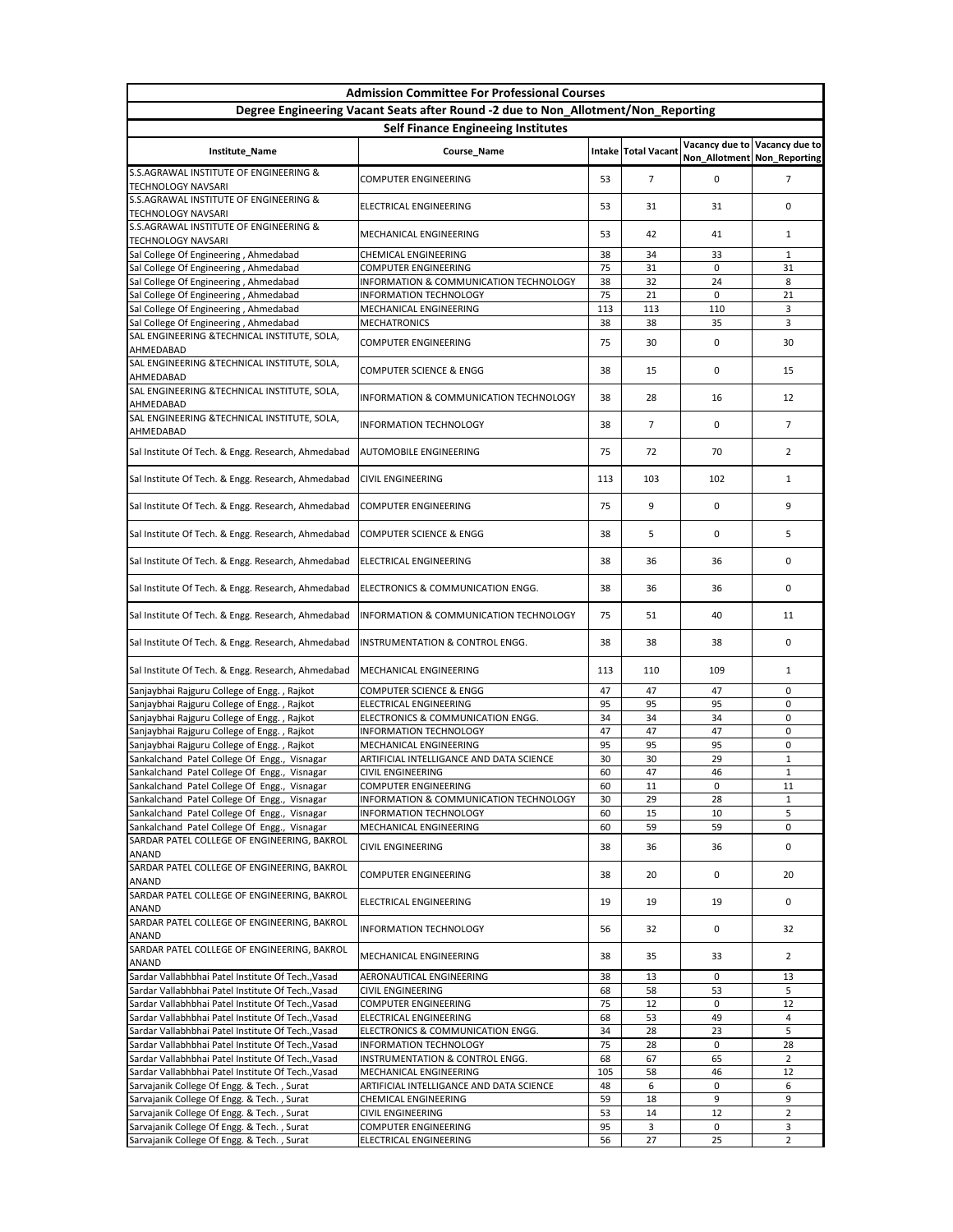| <b>Admission Committee For Professional Courses</b>                                            |                                                                                                                                    |          |                     |                               |                   |  |
|------------------------------------------------------------------------------------------------|------------------------------------------------------------------------------------------------------------------------------------|----------|---------------------|-------------------------------|-------------------|--|
| Degree Engineering Vacant Seats after Round -2 due to Non_Allotment/Non_Reporting              |                                                                                                                                    |          |                     |                               |                   |  |
| <b>Self Finance Engineeing Institutes</b><br>Vacancy due to Vacancy due to                     |                                                                                                                                    |          |                     |                               |                   |  |
| <b>Institute_Name</b>                                                                          | Course_Name                                                                                                                        |          | Intake Total Vacant | Non_Allotment   Non_Reporting |                   |  |
| Sarvajanik College Of Engg. & Tech., Surat                                                     | ELECTRONICS & COMMUNICATION ENGG.                                                                                                  | 53       | 11                  | 0                             | 11                |  |
| Sarvajanik College Of Engg. & Tech., Surat<br>Sarvajanik College Of Engg. & Tech., Surat       | <b>INFORMATION TECHNOLOGY</b><br>INSTRUMENTATION & CONTROL ENGG.                                                                   | 48<br>29 | 4<br>17             | 0<br>16                       | 4<br>$\mathbf{1}$ |  |
| Sarvajanik College Of Engg. & Tech., Surat                                                     | MECHANICAL ENGINEERING                                                                                                             | 62       | 26                  | 22                            | 4                 |  |
| Sarvajanik College Of Engg. & Tech., Surat                                                     | <b>TEXTILE TECHNOLOGY</b>                                                                                                          | 29       | 25                  | 24                            | $\mathbf{1}$      |  |
| School of Engineering and Applied Science,<br>Ahmedabad University, Ahmedabad                  | <b>CHEMICAL ENGINEERING</b>                                                                                                        | 23       | 16                  | 0                             | 16                |  |
| School of Engineering and Applied Science,<br>Ahmedabad University, Ahmedabad                  | <b>COMPUTER SCIENCE &amp; ENGG</b>                                                                                                 | 54       | 8                   | 0                             | 8                 |  |
| School of Engineering and Applied Science,<br>Ahmedabad University, Ahmedabad                  | MECHANICAL ENGINEERING                                                                                                             | 27       | 15                  | 0                             | 15                |  |
| School of Engineering, Indrashil University, Kadi                                              | Chemical and Bio-chemical Engineering                                                                                              | 15       | 12                  | 0                             | 12                |  |
| School of Engineering, Indrashil University, Kadi                                              | <b>COMPUTER SCIENCE &amp; ENGG</b>                                                                                                 | 45       | 24                  | 21                            | 3                 |  |
| School of Engineering, Indrashil University, Kadi                                              | MECHANICAL ENGINEERING                                                                                                             | 15       | 12                  | 12                            | 0                 |  |
| SCHOOL OF SCIENCE & ENGINEERING., Navrachana<br>University, Vadodara                           | <b>CIVIL ENGINEERING</b>                                                                                                           | 19       | 19                  | 18                            | $\mathbf{1}$      |  |
| SCHOOL OF SCIENCE & ENGINEERING., Navrachana<br>University, Vadodara                           | <b>COMPUTER SCIENCE &amp; ENGG</b>                                                                                                 | 56       | 17                  | 0                             | 17                |  |
| SCHOOL OF SCIENCE & ENGINEERING., Navrachana<br>University, Vadodara                           | <b>ELECTRICAL &amp; ELECTRONICS</b>                                                                                                | 19       | 19                  | 19                            | 0                 |  |
| SCHOOL OF SCIENCE & ENGINEERING., Navrachana                                                   | MECHANICAL ENGINEERING                                                                                                             | 19       | 18                  | 17                            | $\mathbf{1}$      |  |
| University, Vadodara<br>SCHOOL OF TECHNOLOGY, GSFC UNIVERSITY,                                 | <b>CHEMICAL ENGINEERING</b>                                                                                                        | 55       | 25                  | 13                            | 12                |  |
| <b>VADODARA</b><br>SCHOOL OF TECHNOLOGY, GSFC UNIVERSITY,                                      | <b>COMPUTER SCIENCE &amp; ENGG</b>                                                                                                 | 68       | 17                  | 0                             | 17                |  |
| <b>VADODARA</b><br>SCHOOL OF TECHNOLOGY, GSFC UNIVERSITY,                                      |                                                                                                                                    |          |                     |                               |                   |  |
| <b>VADODARA</b><br>SCHOOL OF TECHNOLOGY, GSFC UNIVERSITY,                                      | Fire and Safety, Health, Environment                                                                                               | 20       | 14                  | 14                            | 0                 |  |
| <b>VADODARA</b>                                                                                | MECHANICAL ENGINEERING                                                                                                             | 30       | 28                  | 27                            | $\mathbf{1}$      |  |
| Shankersinh Vaghela Bapu Institute Of Tech., Unava,<br>Gandhinagar                             | <b>CIVIL ENGINEERING</b>                                                                                                           | 19       | 18                  | 18                            | 0                 |  |
| Shankersinh Vaghela Bapu Institute Of Tech., Unava,<br>Gandhinagar                             | <b>COMPUTER ENGINEERING</b>                                                                                                        | 38       | 19                  | 6                             | 13                |  |
| Shankersinh Vaghela Bapu Institute Of Tech., Unava,<br>Gandhinagar                             | <b>ELECTRICAL ENGINEERING</b>                                                                                                      | 19       | 17                  | 17                            | 0                 |  |
| Shankersinh Vaghela Bapu Institute Of Tech., Unava,<br>Gandhinagar                             | ELECTRONICS & COMMUNICATION ENGG.                                                                                                  | 19       | 19                  | 19                            | 0                 |  |
| Shankersinh Vaghela Bapu Institute Of Tech., Unava,<br>Gandhinagar                             | <b>INFORMATION TECHNOLOGY</b>                                                                                                      | 38       | 20                  | 13                            | $\overline{7}$    |  |
| Shankersinh Vaghela Bapu Institute Of Tech., Unava,<br>Gandhinagar                             | MECHANICAL ENGINEERING                                                                                                             | 19       | 19                  | 19                            | 0                 |  |
| SHREE DHANVANTARY COLLEGE OF ENGINEERING &<br><b>TECHNOLOGY, KIM</b>                           | CHEMICAL ENGINEERING (GREEN TECHNOLOGY AND<br><b>SUSTAINABILITY ENGINEERING)</b>                                                   | 68       | 68                  | 66                            | $\overline{2}$    |  |
| SHREE DHANVANTARY COLLEGE OF ENGINEERING &                                                     | COMPUTER SCIENCE & ENGINEERING (ARTIFICIAL                                                                                         | 68       | 65                  | 58                            | $\overline{7}$    |  |
| <b>TECHNOLOGY, KIM</b><br>SHREE DHANVANTARY COLLEGE OF ENGINEERING &<br><b>TECHNOLOGY, KIM</b> | INTELLIGENCE AND MACHINE LEARNING)<br>COMPUTER SCIENCE & ENGINEERING (INTERNET OF<br>THINGS & CYBER SECURITY INCLUDING BLOCK CHAIN | 68       | 65                  | 64                            | $\mathbf{1}$      |  |
| SHREE PANDIT NATHULALJI VYAS TECHNICAL                                                         | TECHNOLOGY)<br><b>CIVIL ENGINEERING</b>                                                                                            | 120      | 120                 | 120                           | 0                 |  |
| CAMPUS, SURENDRANAGAR<br>SHREE PANDIT NATHULALJI VYAS TECHNICAL                                | <b>COMPUTER ENGINEERING</b>                                                                                                        | 240      | 240                 | 239                           | $\mathbf{1}$      |  |
| CAMPUS, SURENDRANAGAR<br>SHREE PANDIT NATHULALJI VYAS TECHNICAL                                | ELECTRICAL ENGINEERING                                                                                                             | 60       | 59                  | 59                            | $\Omega$          |  |
| CAMPUS, SURENDRANAGAR<br>SHREE PANDIT NATHULALJI VYAS TECHNICAL                                |                                                                                                                                    | 240      |                     | 238                           |                   |  |
| CAMPUS, SURENDRANAGAR<br>SHREE PANDIT NATHULALJI VYAS TECHNICAL                                | <b>INFORMATION TECHNOLOGY</b>                                                                                                      |          | 240                 |                               | $\overline{2}$    |  |
| <b>CAMPUS, SURENDRANAGAR</b>                                                                   | MECHANICAL ENGINEERING                                                                                                             | 120      | 120                 | 119                           | $\mathbf{1}$      |  |
| SHREE SWAMINARAYAN INSTITUTE OF TECHNOLOGY,<br><b>BHAT, GANDHINAGAR</b>                        | <b>CIVIL ENGINEERING</b>                                                                                                           | 38       | 36                  | 35                            | $\mathbf{1}$      |  |
| SHREE SWAMINARAYAN INSTITUTE OF TECHNOLOGY,<br><b>BHAT, GANDHINAGAR</b>                        | <b>COMPUTER ENGINEERING</b>                                                                                                        | 75       | 16                  | 0                             | 16                |  |
| SHREE SWAMINARAYAN INSTITUTE OF TECHNOLOGY,<br><b>BHAT, GANDHINAGAR</b>                        | <b>INFORMATION TECHNOLOGY</b>                                                                                                      | 38       | 13                  | 0                             | 13                |  |
| SHREE SWAMINARAYAN INSTITUTE OF TECHNOLOGY,<br><b>BHAT, GANDHINAGAR</b>                        | MECHANICAL ENGINEERING                                                                                                             | 38       | 33                  | 31                            | $\overline{2}$    |  |
| Shri J M Sabva Institute Of Engineering And<br>Technology, Botad                               | <b>CIVIL ENGINEERING</b>                                                                                                           | 29       | 29                  | 29                            | 0                 |  |
| Shri J M Sabva Institute Of Engineering And<br>Technology, Botad                               | <b>COMPUTER ENGINEERING</b>                                                                                                        | 19       | 19                  | 19                            | 0                 |  |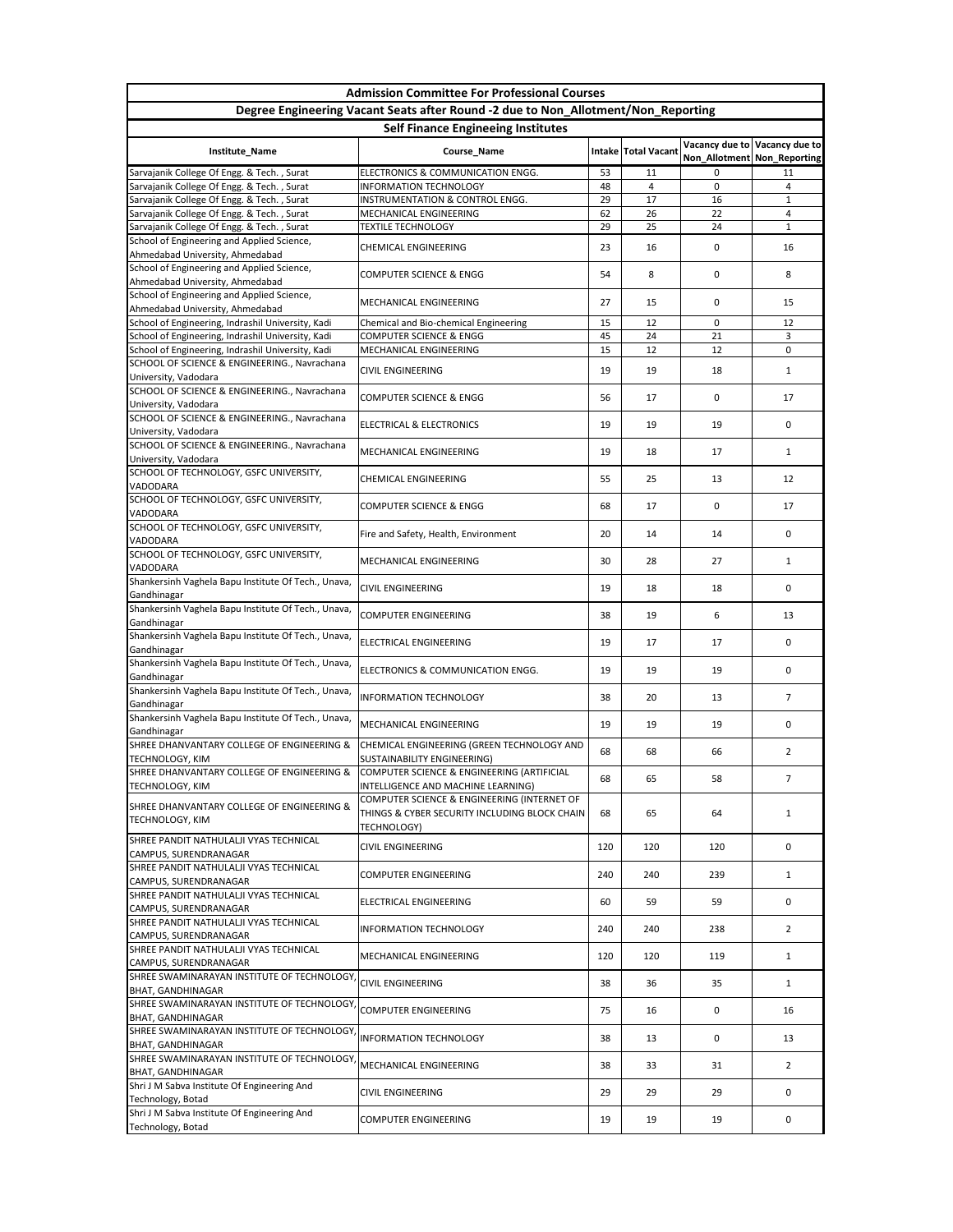|                                                                                   | <b>Admission Committee For Professional Courses</b>                              |     |                              |                               |                               |  |
|-----------------------------------------------------------------------------------|----------------------------------------------------------------------------------|-----|------------------------------|-------------------------------|-------------------------------|--|
| Degree Engineering Vacant Seats after Round -2 due to Non_Allotment/Non_Reporting |                                                                                  |     |                              |                               |                               |  |
| <b>Self Finance Engineeing Institutes</b>                                         |                                                                                  |     |                              |                               |                               |  |
| Institute_Name                                                                    | Course_Name                                                                      |     | <b>Intake   Total Vacant</b> | Non_Allotment   Non_Reporting | Vacancy due to Vacancy due to |  |
| Shri J M Sabva Institute Of Engineering And<br>Technology, Botad                  | ELECTRICAL ENGINEERING                                                           | 19  | 19                           | 19                            | 0                             |  |
| Shri J M Sabva Institute Of Engineering And<br>Technology, Botad                  | MECHANICAL ENGINEERING                                                           | 28  | 28                           | 28                            | 0                             |  |
| Shri Labhubhai Trivedi Institute Of Engineering And<br>Technology, Rajkot         | <b>CIVIL ENGINEERING</b>                                                         | 125 | 122                          | 122                           | 0                             |  |
| Shri Labhubhai Trivedi Institute Of Engineering And<br>Technology, Rajkot         | <b>COMPUTER SCIENCE &amp; ENGG</b>                                               | 58  | 4                            | 0                             | 4                             |  |
| Shri Labhubhai Trivedi Institute Of Engineering And<br>Technology, Rajkot         | <b>ELECTRICAL ENGINEERING</b>                                                    | 58  | 56                           | 56                            | 0                             |  |
| Shri Labhubhai Trivedi Institute Of Engineering And<br>Technology, Rajkot         | <b>MECHANICAL ENGINEERING</b>                                                    | 125 | 122                          | 122                           | $\Omega$                      |  |
| Shri Sadvidhya Mandal Institute Of Tech., Bharuch                                 | <b>CHEMICAL ENGINEERING</b>                                                      | 63  | 16                           | 8                             | 8                             |  |
| Shri Sadvidhya Mandal Institute Of Tech., Bharuch                                 | <b>CIVIL ENGINEERING</b>                                                         | 63  | 60                           | 60                            | 0                             |  |
| Shri Sadvidhya Mandal Institute Of Tech., Bharuch                                 | <b>COMPUTER SCIENCE &amp; ENGG</b>                                               | 63  | 10                           | 0                             | 10                            |  |
| Shri Sadvidhya Mandal Institute Of Tech., Bharuch                                 | <b>ELECTRICAL ENGINEERING</b>                                                    | 29  | 29                           | 29                            | 0                             |  |
| Shri Sadvidhya Mandal Institute Of Tech., Bharuch                                 | <b>INFORMATION TECHNOLOGY</b>                                                    | 63  | 26                           | 17                            | 9                             |  |
| Shri Sadvidhya Mandal Institute Of Tech., Bharuch                                 | MECHANICAL ENGINEERING                                                           | 29  | 28                           | 28                            | 0                             |  |
| Shri Satsangi Saketdham `Ram Ashram` Group Of<br>Institutions, Vadasma            | <b>AUTOMOBILE ENGINEERING</b>                                                    | 34  | 34                           | 34                            | 0                             |  |
| Shri Satsangi Saketdham `Ram Ashram` Group Of<br>Institutions, Vadasma            | <b>CIVIL ENGINEERING</b>                                                         | 135 | 131                          | 131                           | 0                             |  |
| Shri Satsangi Saketdham `Ram Ashram` Group Of<br>Institutions, Vadasma            | <b>COMPUTER SCIENCE &amp; ENGG</b>                                               | 34  | 34                           | 33                            | $\mathbf{1}$                  |  |
| Shri Satsangi Saketdham `Ram Ashram` Group Of<br>Institutions, Vadasma            | ELECTRICAL ENGINEERING                                                           | 68  | 67                           | 67                            | 0                             |  |
| Shri Satsangi Saketdham `Ram Ashram` Group Of<br>Institutions, Vadasma            | MECHANICAL ENGINEERING                                                           | 135 | 135                          | 135                           | 0                             |  |
| Shri Satsangi Saketdham `Ram Ashram` Group Of<br>Institutions, Vadasma            | <b>MECHATRONICS</b>                                                              | 34  | 34                           | 34                            | 0                             |  |
| Shri Sitaram N Patel Inst. Of Tech. & Res.<br>(Vidhyabharti Trust), Umrakh        | <b>CHEMICAL ENGINEERING</b>                                                      | 68  | 23                           | 21                            | $\overline{2}$                |  |
| Shri Sitaram N Patel Inst. Of Tech. & Res.<br>(Vidhyabharti Trust), Umrakh        | <b>CIVIL ENGINEERING</b>                                                         | 135 | 12                           | 12                            | 0                             |  |
| Shri Sitaram N Patel Inst. Of Tech. & Res.<br>(Vidhyabharti Trust), Umrakh        | <b>COMPUTER SCIENCE &amp; ENGG</b>                                               | 38  | 6                            | 0                             | 6                             |  |
| Shri Sitaram N Patel Inst. Of Tech. & Res.<br>(Vidhyabharti Trust), Umrakh        | <b>ELECTRICAL ENGINEERING</b>                                                    | 135 | 14                           | 14                            | 0                             |  |
| Shri Sitaram N Patel Inst. Of Tech. & Res.<br>(Vidhyabharti Trust), Umrakh        | MECHANICAL ENGINEERING                                                           | 135 | 86                           | 85                            | $\mathbf{1}$                  |  |
| Shri Swami Atmanand Saraswati Institute Of Tech.,<br>Surat                        | <b>CIVIL ENGINEERING</b>                                                         | 91  | 85                           | 85                            | 0                             |  |
| Shri Swami Atmanand Saraswati Institute Of Tech.,<br>Surat                        | <b>COMPUTER ENGINEERING</b>                                                      | 75  | $\overline{2}$               | 0                             | $\overline{2}$                |  |
| Shri Swami Atmanand Saraswati Institute Of Tech.,<br>Surat                        | <b>ELECTRICAL ENGINEERING</b>                                                    | 29  | 29                           | 29                            | 0                             |  |
| Shri Swami Atmanand Saraswati Institute Of Tech.,<br>Surat                        | ELECTRONICS & COMMUNICATION ENGG.                                                | 24  | 17                           | 16                            | 1                             |  |
| Shri Swami Atmanand Saraswati Institute Of Tech.,<br>Surat                        | MECHANICAL ENGINEERING                                                           | 58  | 48                           | 44                            | 4                             |  |
| Shroff S.R. Rotary Inst. Of Chemical Technology,<br>Vatatia, Bharuch              | <b>CHEMICAL ENGINEERING</b>                                                      | 38  | 5                            | 0                             | 5                             |  |
| Shroff S.R. Rotary Inst. Of Chemical Technology,<br>Vatatia, Bharuch              | <b>Chemical Technology</b>                                                       | 19  | 13                           | 12                            | $\mathbf{1}$                  |  |
| Shroff S.R. Rotary Inst. Of Chemical Technology,<br>Vatatia, Bharuch              | <b>COMPUTER ENGINEERING</b>                                                      | 38  | 23                           | 18                            | 5                             |  |
| Shroff S.R.Rotary Inst. Of Chemical Technology,<br>Vatatia, Bharuch               | <b>ELECTRICAL ENGINEERING</b>                                                    | 19  | 13                           | 12                            | $\mathbf{1}$                  |  |
| Shroff S.R. Rotary Inst. Of Chemical Technology,<br>Vatatia, Bharuch              | Environmental Science & Technology                                               | 38  | 29                           | 29                            | 0                             |  |
| Shroff S.R. Rotary Inst. Of Chemical Technology,<br>Vatatia, Bharuch              | MECHANICAL ENGINEERING                                                           | 19  | 16                           | 16                            | 0                             |  |
| Sigma Institute Of Engg., Bakrol                                                  | CHEMICAL ENGINEERING (GREEN TECHNOLOGY AND<br><b>SUSTAINABILITY ENGINEERING)</b> | 62  | 56                           | 53                            | 3                             |  |
| Sigma Institute Of Engg., Bakrol                                                  | <b>CIVIL ENGINEERING</b>                                                         | 62  | 58                           | 58                            | 0                             |  |
| Sigma Institute Of Engg., Bakrol                                                  | <b>COMPUTER ENGINEERING</b>                                                      | 62  | 29                           | 21                            | 8                             |  |
| Sigma Institute Of Engg., Bakrol                                                  | <b>ELECTRICAL ENGINEERING</b>                                                    | 62  | 60                           | 60                            | 0                             |  |
| Sigma Institute Of Engg., Bakrol                                                  | ELECTRONICS & COMMUNICATION ENGG.                                                | 31  | 31                           | 31                            | 0                             |  |
| Sigma Institute Of Engg., Bakrol                                                  | <b>INFORMATION TECHNOLOGY</b>                                                    | 62  | 42                           | 38                            | 4                             |  |
| Sigma Institute Of Engg., Bakrol                                                  | MECHANICAL ENGINEERING                                                           | 62  | 62                           | 62                            | 0                             |  |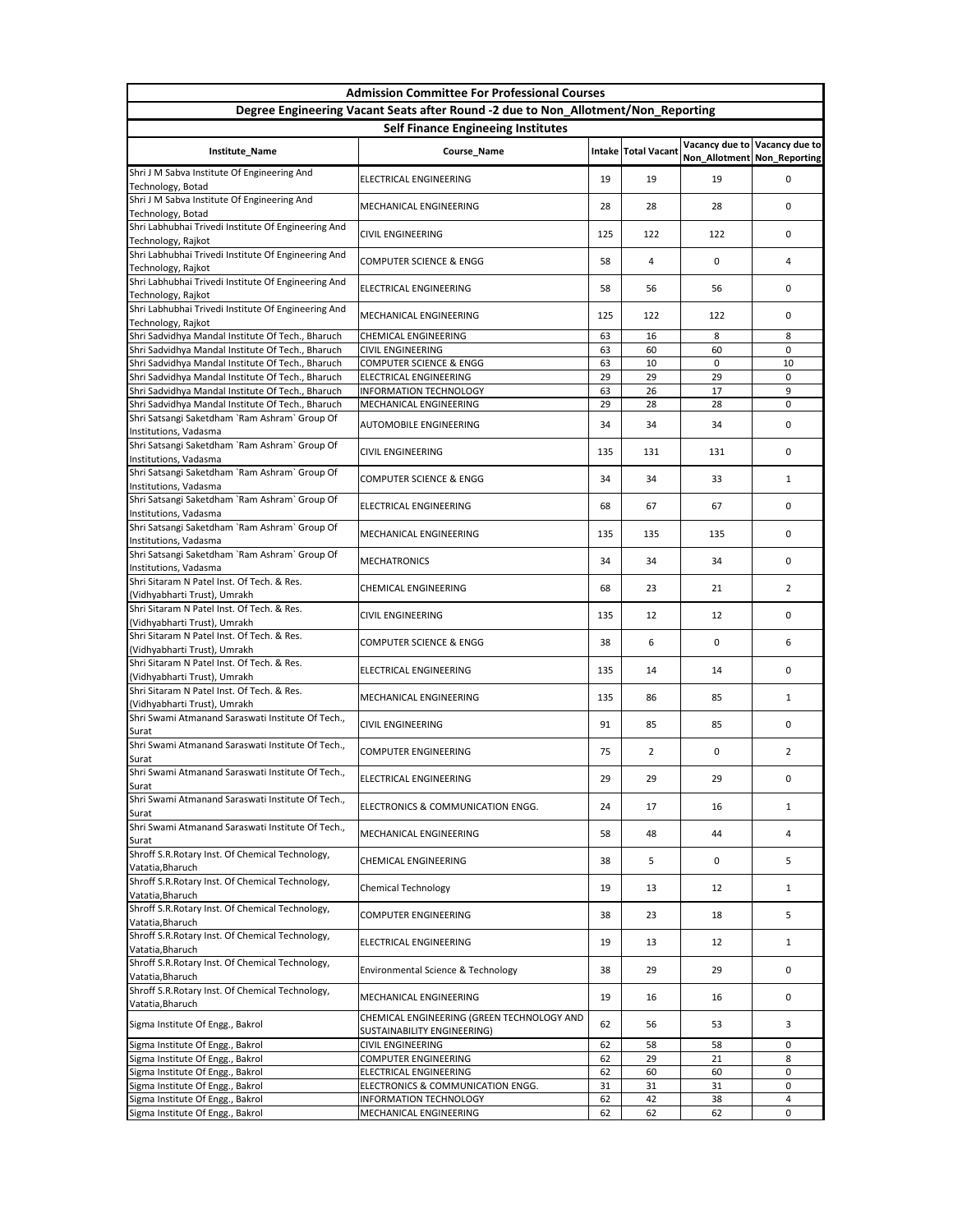| <b>Admission Committee For Professional Courses</b>                                                                           |                                                                         |          |                     |                             |                               |
|-------------------------------------------------------------------------------------------------------------------------------|-------------------------------------------------------------------------|----------|---------------------|-----------------------------|-------------------------------|
| Degree Engineering Vacant Seats after Round -2 due to Non_Allotment/Non_Reporting                                             |                                                                         |          |                     |                             |                               |
| <b>Self Finance Engineeing Institutes</b>                                                                                     |                                                                         |          |                     |                             |                               |
| Institute_Name                                                                                                                | <b>Course_Name</b>                                                      |          | Intake Total Vacant | Non_Allotment Non_Reporting | Vacancy due to Vacancy due to |
| Silver Oak College Of Engg., & Tech. (WITHIN<br>AMHEDABAD MUNICIPAL CORPORATION LIMIT),<br>Ahmedabad                          | <b>AERONAUTICAL ENGINEERING</b>                                         | 30       | 28                  | 26                          | $\overline{2}$                |
| Silver Oak College Of Engg., & Tech. (WITHIN<br>AMHEDABAD MUNICIPAL CORPORATION LIMIT),<br>Ahmedabad                          | <b>CIVIL ENGINEERING</b>                                                | 60       | 59                  | 56                          | 3                             |
| Silver Oak College Of Engg., & Tech. (WITHIN<br>AMHEDABAD MUNICIPAL CORPORATION LIMIT),<br>Ahmedabad                          | <b>COMPUTER ENGINEERING</b>                                             | 300      | 167                 | 48                          | 119                           |
| Silver Oak College Of Engg., & Tech. (WITHIN<br>AMHEDABAD MUNICIPAL CORPORATION LIMIT),<br>Ahmedabad                          | COMPUTER ENGINEERING (ARTIFICIAL INTELLIGENCE<br>AND MACHINE LEARNING)  | 60       | 51                  | 41                          | 10                            |
| Silver Oak College Of Engg., & Tech. (WITHIN<br>AMHEDABAD MUNICIPAL CORPORATION LIMIT),<br>Ahmedabad                          | COMPUTER ENGINEERING (CLOUD COMPUTING)                                  | 60       | 58                  | 56                          | $\overline{2}$                |
| Silver Oak College Of Engg., & Tech. (WITHIN<br>AMHEDABAD MUNICIPAL CORPORATION LIMIT),<br>Ahmedabad                          | <b>COMPUTER SCIENCE &amp; BIOSCIENCES</b>                               | 180      | 175                 | 148                         | 27                            |
| Silver Oak College Of Engg., & Tech. (WITHIN<br>AMHEDABAD MUNICIPAL CORPORATION LIMIT),<br>Ahmedabad                          | Computer Science & Engineering with Specialisation<br>in Cyber Security | 120      | 93                  | 80                          | 13                            |
| Silver Oak College Of Engg., & Tech. (WITHIN<br>AMHEDABAD MUNICIPAL CORPORATION LIMIT),<br>Ahmedabad                          | ELECTRONICS & COMMUNICATION ENGG.                                       | 30       | 30                  | 29                          | 1                             |
| Silver Oak College Of Engg., & Tech. (WITHIN<br>AMHEDABAD MUNICIPAL CORPORATION LIMIT),<br>Ahmedabad                          | <b>INFORMATION TECHNOLOGY</b>                                           | 240      | 164                 | 110                         | 54                            |
| Silver Oak College Of Engg., & Tech. (WITHIN<br>AMHEDABAD MUNICIPAL CORPORATION LIMIT),<br>Ahmedabad                          | <b>MECHANICAL ENGINEERING</b>                                           | 30       | 29                  | 27                          | $\overline{2}$                |
| Smt. S.R. Patel Engg. College, Dabhi, Unjha                                                                                   | <b>CIVIL ENGINEERING</b>                                                | 34       | 34                  | 34                          | 0                             |
| Smt. S.R. Patel Engg. College, Dabhi, Unjha                                                                                   | <b>COMPUTER ENGINEERING</b>                                             | 28       | 15                  | 9                           | 6                             |
| Smt. S.R. Patel Engg. College, Dabhi, Unjha                                                                                   | ELECTRONICS & COMMUNICATION ENGG.                                       | 34       | 34                  | 34                          | 0                             |
| Smt. S.R. Patel Engg. College, Dabhi, Unjha<br>SMT. SHANTABEN HARIBHAI GAJERA ENGINEERING                                     | MECHANICAL ENGINEERING<br><b>AUTOMOBILE ENGINEERING</b>                 | 34<br>24 | 33<br>24            | 33<br>24                    | 0<br>0                        |
| <b>COLLEGE Amreli</b><br>SMT. SHANTABEN HARIBHAI GAJERA ENGINEERING                                                           |                                                                         |          |                     |                             |                               |
| <b>COLLEGE Amreli</b><br>SMT. SHANTABEN HARIBHAI GAJERA ENGINEERING                                                           | <b>CIVIL ENGINEERING</b>                                                | 24       | 24                  | 24                          | 0                             |
| <b>COLLEGE Amreli</b><br>SMT. SHANTABEN HARIBHAI GAJERA ENGINEERING                                                           | <b>COMPUTER ENGINEERING</b>                                             | 24       | 23                  | 21                          | $\overline{2}$                |
| <b>COLLEGE Amreli</b>                                                                                                         | <b>ELECTRICAL ENGINEERING</b>                                           | 24       | 23                  | 23                          | 0                             |
| SMT. SHANTABEN HARIBHAI GAJERA ENGINEERING<br><b>COLLEGE Amreli</b>                                                           | MECHANICAL ENGINEERING                                                  | 24       | 24                  | 24                          | 0                             |
| Swaminarayan College Of Engg. & Tech., Kalol                                                                                  | <b>AUTOMOBILE ENGINEERING</b>                                           | 38       | 38                  | 38                          | 0                             |
| Swaminarayan College Of Engg. & Tech., Kalol                                                                                  | <b>CIVIL ENGINEERING</b>                                                | 38       | 37                  | 37                          | $\Omega$                      |
| Swaminarayan College Of Engg. & Tech., Kalol<br>Swaminarayan College Of Engg. & Tech., Kalol                                  | <b>COMPUTER ENGINEERING</b><br><b>ELECTRICAL ENGINEERING</b>            | 38<br>38 | 37<br>38            | 35<br>38                    | $\overline{2}$<br>0           |
| Swaminarayan College Of Engg. & Tech., Kalol                                                                                  | MECHANICAL ENGINEERING                                                  | 38       | 38                  | 38                          | 0                             |
| Swarrnim Institute of Technology                                                                                              | <b>ARTIFICIAL INTELLIGENCE</b>                                          | 60       | 59                  | 57                          | $\overline{2}$                |
| Swarrnim Institute of Technology                                                                                              | <b>AUTOMOBILE ENGINEERING</b>                                           | 60       | 60                  | 60                          | 0                             |
| Swarrnim Institute of Technology                                                                                              | <b>CHEMICAL ENGINEERING</b>                                             | 60       | 59                  | 58                          | $\mathbf{1}$                  |
| Swarrnim Institute of Technology<br>Swarrnim Institute of Technology                                                          | <b>CIVIL ENGINEERING</b><br><b>CLOUD TECH &amp;INFORMATION SECURITY</b> | 60<br>60 | 60<br>60            | 59<br>60                    | $\mathbf{1}$<br>0             |
| Swarrnim Institute of Technology                                                                                              | <b>COMPUTER ENGINEERING</b>                                             | 120      | 119                 | 111                         | 8                             |
| Swarrnim Institute of Technology                                                                                              | <b>CYBER SECURITY</b>                                                   | 60       | 58                  | 57                          | $\mathbf{1}$                  |
| Swarrnim Institute of Technology                                                                                              | ELECTRICAL ENGINEERING                                                  | 60       | 60                  | 60                          | $\cup$                        |
| Swarrnim Institute of Technology                                                                                              | ELECTRONICS & COMMUNICATION ENGG.                                       | 60       | 60                  | 59                          | $\mathbf{1}$                  |
| Swarrnim Institute of Technology                                                                                              | <b>ENVIRONMENT ENGINEERING</b>                                          | 60       | 60                  | 58                          | $2^{\circ}$                   |
| Swarrnim Institute of Technology<br>Swarrnim Institute of Technology                                                          | <b>INFORMATION TECHNOLOGY</b><br>MECHANICAL ENGINEERING                 | 60<br>60 | 59<br>60            | 57<br>60                    | $\mathbf{2}^{\prime}$<br>0    |
| Swarrnim Institute of Technology                                                                                              | MOBILE APPLICATION & CLOUD TECHOLOGY                                    | 60       | 60                  | 60                          | 0                             |
| Tatva Institute Of Technological Studies, Modasa                                                                              | <b>CIVIL ENGINEERING</b>                                                | 129      | 127                 | 127                         | 0                             |
| Tatva Institute Of Technological Studies, Modasa                                                                              | <b>ELECTRICAL ENGINEERING</b>                                           | 65       | 63                  | 63                          | 0                             |
| Tatva Institute Of Technological Studies, Modasa                                                                              | ELECTRONICS & COMMUNICATION ENGG.                                       | 32       | 32                  | 32                          | 0                             |
| Tatva Institute Of Technological Studies, Modasa                                                                              | <b>INFORMATION TECHNOLOGY</b>                                           | 32       | 29                  | 26                          | $\overline{3}$                |
| Tatva Institute Of Technological Studies, Modasa<br>Unitedworld School of Computational Intelligence,<br>Uvarsad, Gandhinagar | MECHANICAL ENGINEERING<br><b>COMPUTER SCIENCE &amp; ENGG</b>            | 65<br>30 | 65<br>10            | 65<br>0                     | 0<br>10                       |
| Unitedworld School of Computational Intelligence,                                                                             | COMPUTER SCIENCE & ENGINEERING (ARTIFICIAL                              | 30       | 13                  | 0                           | 13                            |
| Uvarsad, Gandhinagar<br>V.V.P. Engineering College, Rajkot                                                                    | INTELLIGENCE AND MACHINE LEARNING)<br><b>CHEMICAL ENGINEERING</b>       | 47       | 37                  | 35                          | $\overline{2}$                |